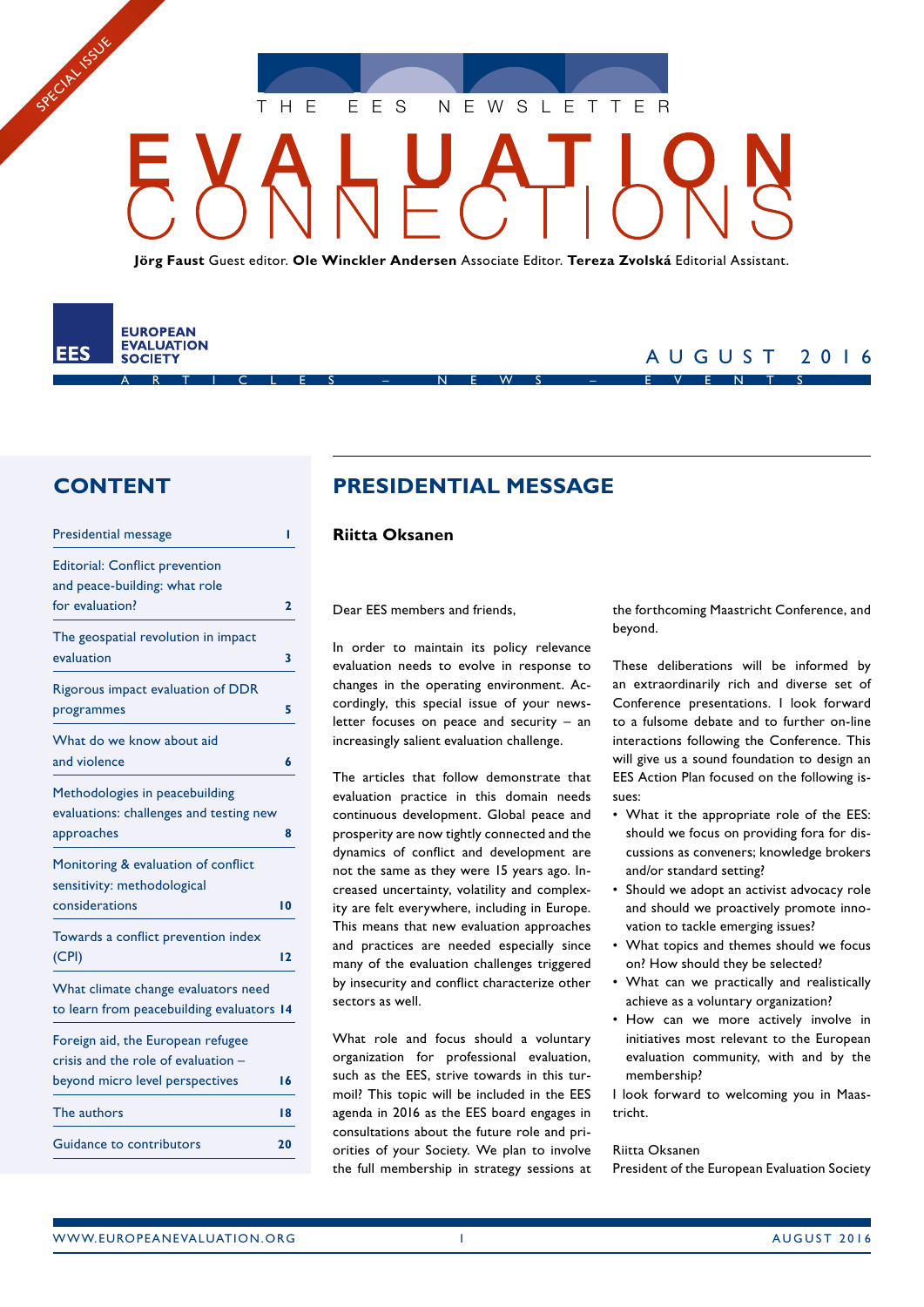## <span id="page-1-0"></span>**EDITORIAL: CONFLICT PREVENTION AND PEACE-BUILDING: WHAT ROLE FOR EVALUATION?**

#### **Ole Winckler Andersen and Jörg Faust**

In spite of guidelines for evaluation of peacebuilding and conflict prevention (see e.g. OECD, 2012) many challenges remain. First, the assessment of relevance of intervention goals and designs hinges on an understanding of the conflict contexts, which is hard to come by. The choice of methods to assess effectiveness and efficiency is equally demanding. Finally, the assessment of sustainability and impact calls for a combination of evaluations at the levels of the intervention: the local context, the country and region.

Underlying these challenges is a particular disconnect between the research community dealing with peace and conflict on the one hand and the evaluation community on the other. In principle, similar questions are also important for other areas of evaluation, but they seem to be more prominent in the field of conflict prevention and peace-building. The current European refugee crisis has given the relevance of these issues a new dimension with questions around the effectiveness of development policy and humanitarian action in fragile contexts having entered the center of domestic political debate about refugee policy in Europe.

Against this background, the papers assembled in this special issue of Connections provide various perspectives on these questions. They point to rich debates about how to go about evaluation in conflict affected environments. The papers provide insights about the feasibility of micro-level approaches to impact evaluation, and they amplify conceptual and theoretical challenges of evaluation practice at micro and macro-level.

Primarily from a methodological perspective, Trichler, BenYishay and Parks show how geospatial impact evaluation methods provide a highly relevant tool to overcome some of the traditional challenges of getting physical access to conflict areas and of analyzing relevant data for outcome and impact measurement. The authors argue that this approach can lead to a faster completion of evaluations at lower financial costs without negative quality implications. Also at the micro-level of impact evaluations, Banholzer illustrates achievements and challenges regarding the evaluation of disarmament, demobilization and re-integration programs. She strongly argues for a combination of quantitative and qualitative methods and calls for more thoroughly working on theory driven approaches from which context-specific interventionlogics for interventions can be deduced. She also discusses some key design issues, including various potential biases as well as using cross-section comparisons and longitudinal analyses.

The paper by Zürcher presents the results of a systematic review, which tackles the particular relevant question of whether foreign aid contributes to violence in conflictaffected environments. The paper concludes that it depends on the context whether aid dampens or increase violence, and that aid is best allocated to areas with some stability.

In the second batch of papers Paffenholz criticizes that theories of change are often not made explicit in peacebuilding programs or remain comparatively vague. Based on her own experience, she outlines an approach on how the theory of change can be reconstructed and assessed. She illustrates the approach with an example from civil society peace building initiatives. Chigas and Goddard in their paper provide arguments

for not only analyzing the outcome of interventions but also for monitoring and evaluating conflict sensitivity of participating organizations and of the intervention. They also discuss how the OECD DAC evaluation criteria for peacebuilding can be adapted to address conflict sensitivity.

The third group of papers deals with macro-level topics. Picciotto proposes the introduction of a multi-dimensional Conflict Prevention Index in order to promote policy coherence for peace and security of OECDcountries. Kennedy-Chouane compares the challenges of peacebuilding evaluations and climate change evaluations, identifying crucial similarities but also differences. From her comparative perspective, she concludes that evaluations in the field of aid and climate change are on average at a stage, where peacebuilding evaluations were some years back. The final paper by Faust and Roxin deals with the potential roles of evaluation of humanitarian aid and broader development cooperation in the current refugee crisis. While acknowledging the value of micro-perspectives, they emphasize the importance of macro and meso level perspectives on evaluation of the European refugee crisis. They also encourage evaluators to take a more proactive position in the current debate of the refugee crisis and warn against a 're-bilateralization' of development assistance.

#### **Reference**

OECD (2012). *Evaluating Peacebuilding Activities in Settings of Conflict and Fragility*. Paris: OECD Publisihng.

n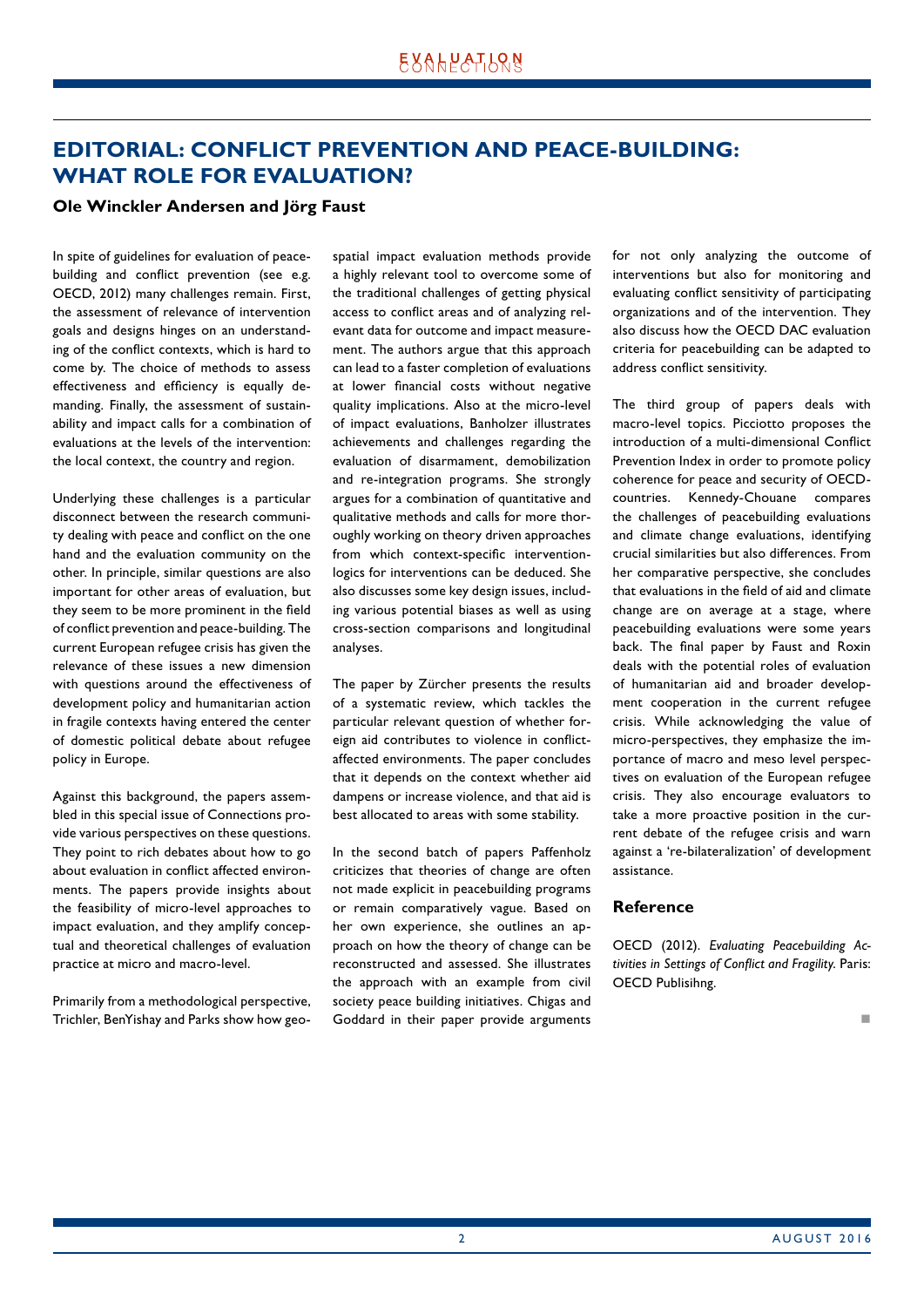## <span id="page-2-0"></span>**THE GEOSPATIAL REVOLUTION IN IMPACT EVALUATION**

**Rachel Trichler, Ariel BenYishay and Bradley Parks**

We introduce a new impact evaluation tool for spatially-distributed development interventions and discuss its advantages and limitations in conflict and fragile state settings. When geocoded program data are merged with spatially-referenced survey, census, and satellite data on outcomes like poverty, disease, conflict, governance, and environmental degradation, evaluators can employ quasi-experimental methods of causal identification that control for potential confounds and omitted variables at fine geographic levels, thereby potentially addressing the longstanding critiques of evaluations that do not employ randomization methods. These geospatial impact evaluation (GIE) methods create new opportunities to rigorously measure programmatic impact at a substantially lower time and financial cost. Whereas randomized controlled trials often require expensive primary data collection over customized samples and extensive coordination and collaboration between evaluators and implementers over the entire course of a development program, GIEs can be conducted retrospectively and remotely with more easily accessible program, outcome, and covariate data. These features make GIEs particularly useful to evaluators working in conflict and fragile state settings.

#### **Availability of Geocoded Data**

Over the last several years, the international development community has witnessed an explosion in the availability of sub-nationally georeferenced programmatic intervention and outcome data. The World Bank was a first mover in publishing spatial program data, launching an ambitious effort in 2010 to geocode the universe of active IDA and IBRD projects. The World Bank now publishes precise latitude and longitude coordinates of all investment projects, and a growing number of bilateral and multilateral aid agencies have followed suit.

A similar pattern of diffusion has been observed in the developing world. Malawi's Ministry of Finance was the first owner and operator of a country-level aid information management system (AIMS) to embrace subnational geocoding of development projects (Weaver et al., 2014). There are now more than two dozen finance and planning ministries in Africa, Asia, and Africa with subnationally geocoded AIMS data, including Somalia, Colombia, Iraq, Honduras, Nigeria and Afghanistan.<sup>1</sup>

At the same time, subnational data on intended and unintended outcomes have rapidly expanded in number, scope, and accessibility. Census and household survey data, including the Demographic and Health Survey (DHS) and Afrobarometer, are increasingly georeferenced to the level of enumeration areas (Nunn and Wantchekon, 2011). Satellite data on luminosity, a proxy for economic development, is now available at high-level spatial resolution and fine time scales (Bundervoet et al., 2015). Data on land cover, population density, climate, distance to roads and cities, and other physical attributes are also widely available.

For evaluations that seek to determine whether a given intervention or bundle of interventions affect conflict outcomes, several sources of sub-nationally geocoded data also exist. The Uppsala Conflict Data Program's Georeferenced Events Dataset (UCDP GED) documents organized violence as far back as 1975 and the Armed Conflict Location and Event Database (ACLED) catalogs political violence and protest in developing countries since 1997. The Integrated Crisis Early Warning System (ICEWS)

and the Social Conflict Analysis Database (SCAD) are also rich sources of geocoded, time-varying conflict data.

#### **Geospatial Impact Evaluation**

In order to illustrate how these spatial program, outcome, and covariate data open up new avenues for evaluation in conflict and fragile state settings, consider an evaluation that is currently underway on the intended economic effects and unintended conflict effects of natural resource concessions in Liberia. This GIE, which is being led by researchers from AidData, the University of Texas at Dallas, and the Concessions Working Group in Monrovia, aims to identify the effects of different types of foreign direct investment (FDI). For the intervention data, the evaluators drew upon existing but fragmented data sources to assemble a georeferenced dataset of all available concession contracts the Liberian government has awarded to investors since the end of the civil war. The evaluators are merging these data with spatiotemporal outcome and covariate data on poverty, electrification, deforestation, social conflict, and violence from satellites, ICEWS, and multiple DHS waves. Recognizing that FDI projects are not randomly located across Liberia, the evaluators will use propensity score matching methods to compare conflict and economic development outcomes in areas with and without certain types of investment projects. By controlling for potential confounds and omitted variables at fine geographical levels that otherwise might explain changes in the outcomes of interest, this evaluation design will strengthen the counterfactual and improve estimates of programmatic impact. Another important methodological component of this work will be to ensure that the spatial characteristics of the data

<sup>1</sup> AidData has subnationally geo-referenced nearly 140,000 development project locations worth approximately \$870 billion in aid. These data can be accessed at http://aiddata.org/subnational-geospatial-research-datasets.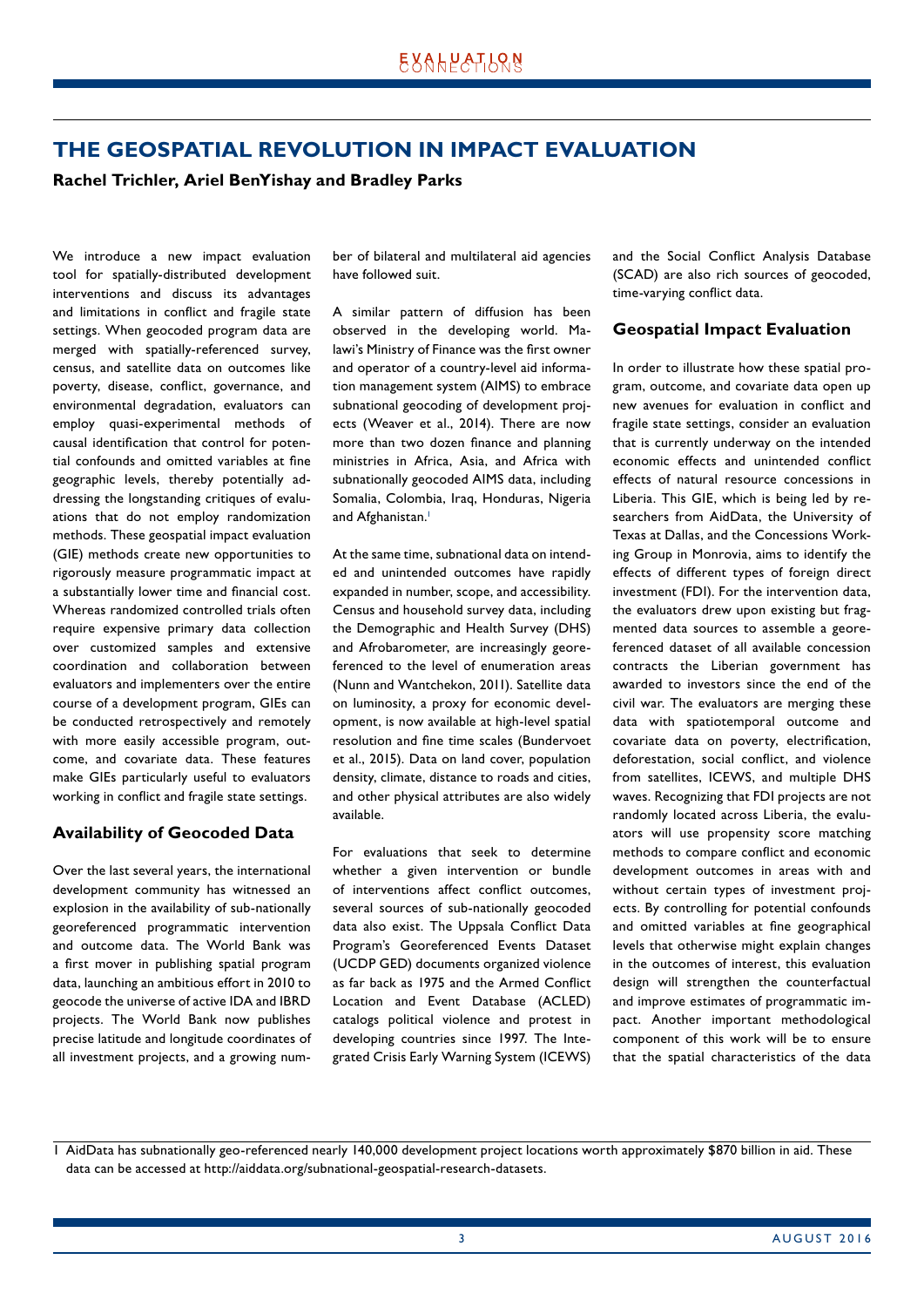## **EXALPATLQN**

are appropriately accounted for, such that spatial autocorrelation and spillover effects do not bias the results.

GIE methods can be particularly useful to evaluators working in active conflict and fragile state settings, where outcome data are often scarce and data collection capabilities are limited. When evaluators rely on satellite-based outcome data, the challenges of geographical access and repeated data collection can be easily overcome. Survey, census, and administrative data can also be collected by national statistical offices and line ministries and used in GIEs for multiple donors and programs, thus replacing donorspecific and program-specific data collection efforts. By way of illustration, consider a recent evaluation of UN Peacebuilding Fund (PBF) activities aimed at improving social cohesion within communities in Burundi that hosted a wave of returning ex-combatants and internally displaced persons (Campbell et al., 2014). In this case, a statistical algorithm was used to match similar locations with and without PBF activities using data collected at various spatial scales. Many of the spatial covariate data – at the colline, commune, and provincial levels – had already been collected by Burundi's national statistical office (ISTEEBU) and various line ministries.

#### **Strengths and Limitations**

GIE is a useful but underutilized tool for evaluating development interventions that are geographically distributed. It can produce rigorous estimates of programmatic impact in a timely and cost-effective manner. Such evaluations can also be undertaken after project completion and with existing data. For programs with well-documented intervention locations, a desk-based evaluation can often be completed in six months. The potential for replication in various settings also offers significant external validity benefits, and with time-series outcome data evaluators can sometimes look at treatment effects 5 or 10 years after project completion (e.g. BenYishay et al., 2016).

At the same time, evaluators who wish to use GIE methods face a unique set of challenges in settings of active conflict or fragility. The existence of geocoded program data may be limited in areas with highly sensitive programs or high risks of data misplacement. Some organizations opt not to collect detailed locational information about their programs in conflict settings, while others place strict limitations on the use of such data. Additionally, when GIE and qualitative methods are used in conjunction, they can shed light on both causal impacts *and* mechanisms (Campbell et al., 2014); however, evaluators are often not able to visit treatment and control sites and communities in active conflict situations. GIE thus does not offer a panacea for evaluation challenges, but in the right circumstances, it can complement theorydriven and contextually-relevant analysis with rigorous statistical evidence.

#### **References**

BenYishay, A., Runfola, D., Trichler, R., and Heuser, S. (2016). Indigenous Land Rights and Deforestation: Evidence from the Brazilian Amazon. *AidData Working Paper #22*. Williamsburg, VA: AidData.

Bundervoet, T., Maiyo, L, Sanghi, A. (2015). Bright Lights, Big Cities: Measuring National and Subnational Economic Growth in Africa from Outer Space, with an Application to Kenya and Rwanda. *World Bank Policy Research Working Paper no. 7461*, World Bank, Washington, DC.

Campbell, S., Dexter, T., Findley, M., Hoftmann, S., Marineau, J., and Walker, D. (2014). *Independent External Evaluation, UN Peacebuilding Fund Project Portfolio in Burundi*. The Graduate Institute of Geneva Centre on Conflict, Development, and Peacebuilding.

Nunn, N., and Wantchekon, L. (2011). The Slave Trade and the Origins of Mistrust in Africa. *American Economic Review* 101: 3221 –3252.

Weaver, C., Davenport, S., Baker, J., Findley, M., Peratsakis, C., and Powell, J. (2014). *Malawi's Open Aid Map*. Washington, DC: The World Bank.

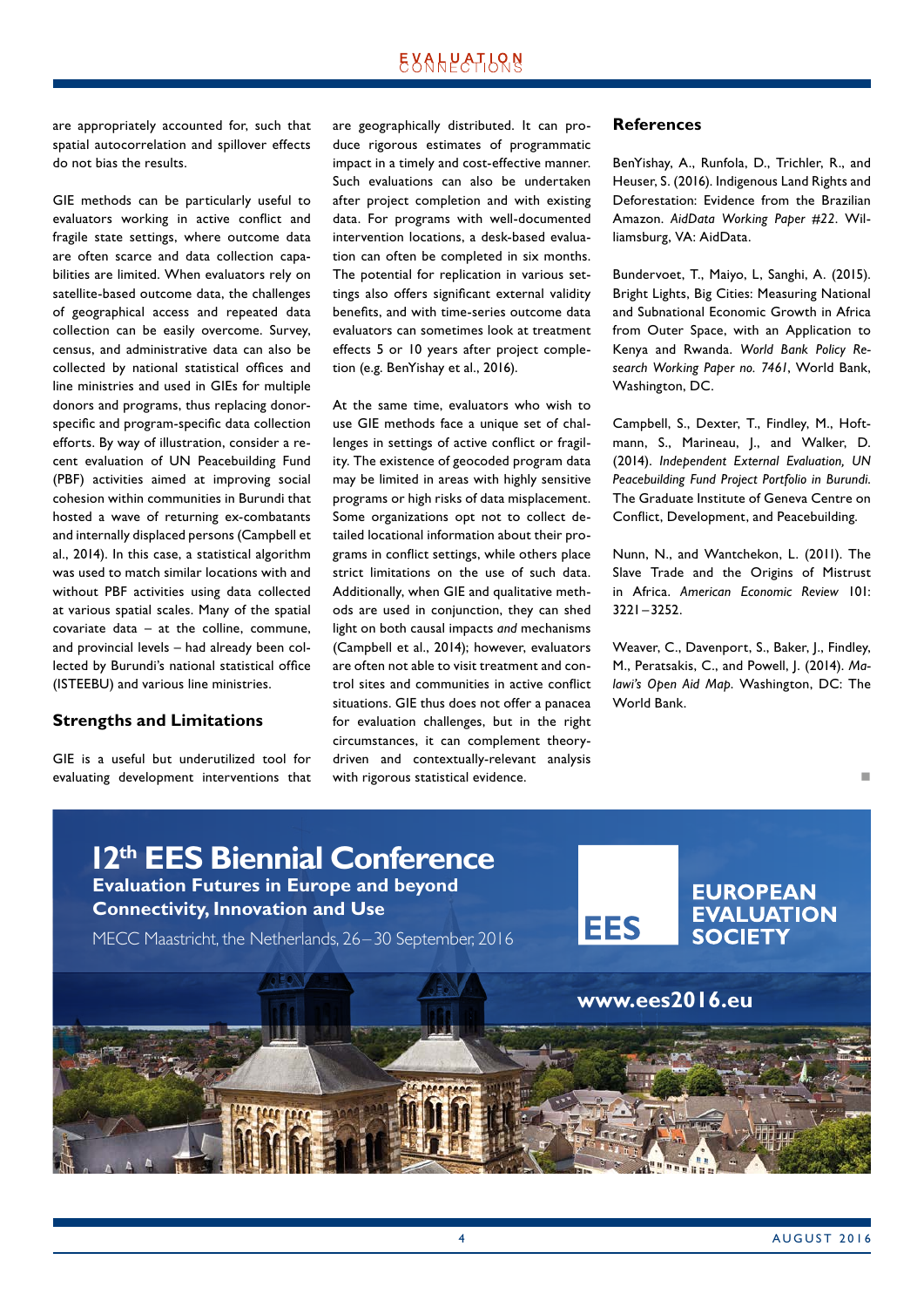## <span id="page-4-0"></span>**RIGOROUS IMPACT EVALUATION OF DDR PROGRAMMES**

**Lilli Banholzer**

Disarmament, Demobilisation and Reintegration (DDR) programmes seek to manage the return of combatants through the collection of weapons, the provision of a civilian status and re-integration into civilian life, all of which are meant to prevent re-recruitment for combat. Little is known about the effectiveness of DDR programmes because systematic evaluations are lacking and so is the answer to the question of under which conditions DDR is successful (Schulhofer-Wohl & Sambanis, 2010).

The "success" of DDR programmes can be examined from different angles. Academic studies tend to define "success" as a country remaining peaceful in the aftermath of a programme's implementation. Practitioners prefer to focus on technical aspects and programme design. What is often missing is the focus on individual combatants. While theory acknowledges the need for micro-level approaches, they are rarely implemented. Fieldwork in conflict-affected areas is time-consuming and challenging, but it can be done. The following sections outline possibilities and challenges for systematically evaluating DDR programmes through field research. Two points will be addressed: (1) defining, operationalising and measuring DDR success; and (2) choosing an appropriate and feasible research design.

#### **Defining, operationalising and measuring DDR success**

DDR programmes commonly unfold in three phases, either sequentially or simultaneously. Disarmament refers to the gathering together of combatants, the collection and destruction of weapons, and the assessment of eligibility for further assistance. Demobilisation refers to the formal release of combatants from their military organisations. Reintegration refers to the process of building a new life as a civilian (United Nations, 2005).

Disarmament and demobilisation are considered a success if all or at least a large number of targeted combatants hand in their arms and acquire civilian status. Impact can be measured by comparing pre-estimations of to-be-disarmed combatants with the number of actually disarmed combatants. There are however two primary challenges: i) obtaining reliable estimates of the number of active combatants who need to be disarmed (quantity); ii) determining whether the core members of an armed organisation have been demobilised (quality). Information problems are a key challenge in civil war research. While some rebel groups are built on hierarchical structures with clear memberships, others are fragmented and membership is far less evident, which makes it difficult to determine the real number of combatants to be demobilised. Quality refers to the question of whether core fighters i.e. highly capable or highly ranked personnel disarm.

The success of reintegration is more difficult to assess because it is a lengthy and complex process. There is neither a single measure for reintegration, nor is there a common understanding of which proxies to use, but two dimensions are commonly found: economic reintegration and social reintegration. Some studies cover psychological factors, too.

Economic reintegration is arguably easier to judge. The question is whether former combatants find civilian forms of employment. If large parts of the population are unemployed, the combatants might however be "reintegrated into poverty" (Knight and Özerdem, 2004: 516). Rather than simply asking whether an ex-combatant has a civilian job, it is more meaningful to carry out longitudinal comparisons to assess whether combatants are more likely to find and retain a job if they participated in a DDR programme.

Social reintegration is even harder to capture. Researchers often create their own "mix" of measures. One fairly widespread concept is "acceptance" – do individuals feel accepted by their communities? Reintegration is also often measured by determining whether individuals continue to have ties to their former armed groups or whether they show willingness to become politically engaged. As reintegration is a multidimensional concept, it makes sense to measure different dimensions. However, comparability between studies would benefit from a common understanding among scholars of the core concepts in use.

#### **Choosing an appropriate research design**

Unstable security situations and a lack of infrastructure render survey research difficult. The available sample is often a compromise between satisfying standards for random samples and meeting practicability limits, especially if the evaluation takes place ex-post. To ensure that the evaluation is an integrated part of the DDR programme from the beginning on is therefore highly recommended.

Two research designs are recommended to determine the impact of DDR programmes on individual combatants: a) A cross-sectional comparison between participating and non-participating ex-combatants; b) A longitudinal/panel comparison of participating combatants. Preferably, both designs should be combined as they provide complementary information about DDR effectiveness.

#### **Cross-sectional comparison**

One method to determine DDR success is to compare DDR programme participants with non-participants. In the disarmament and demobilisation phase, this approach provides information on why some combatants choose to disarm while others do not. In the reintegration phase, comparing these two groups shows whether participants are better off in terms of their social and economic wellbeing.

DDR participants are normally registered and concentrated in cantonment sites or reception centres run by international organisations or NGOs. Selecting a random population is therefore often fairly feasible. Obtaining a representative and random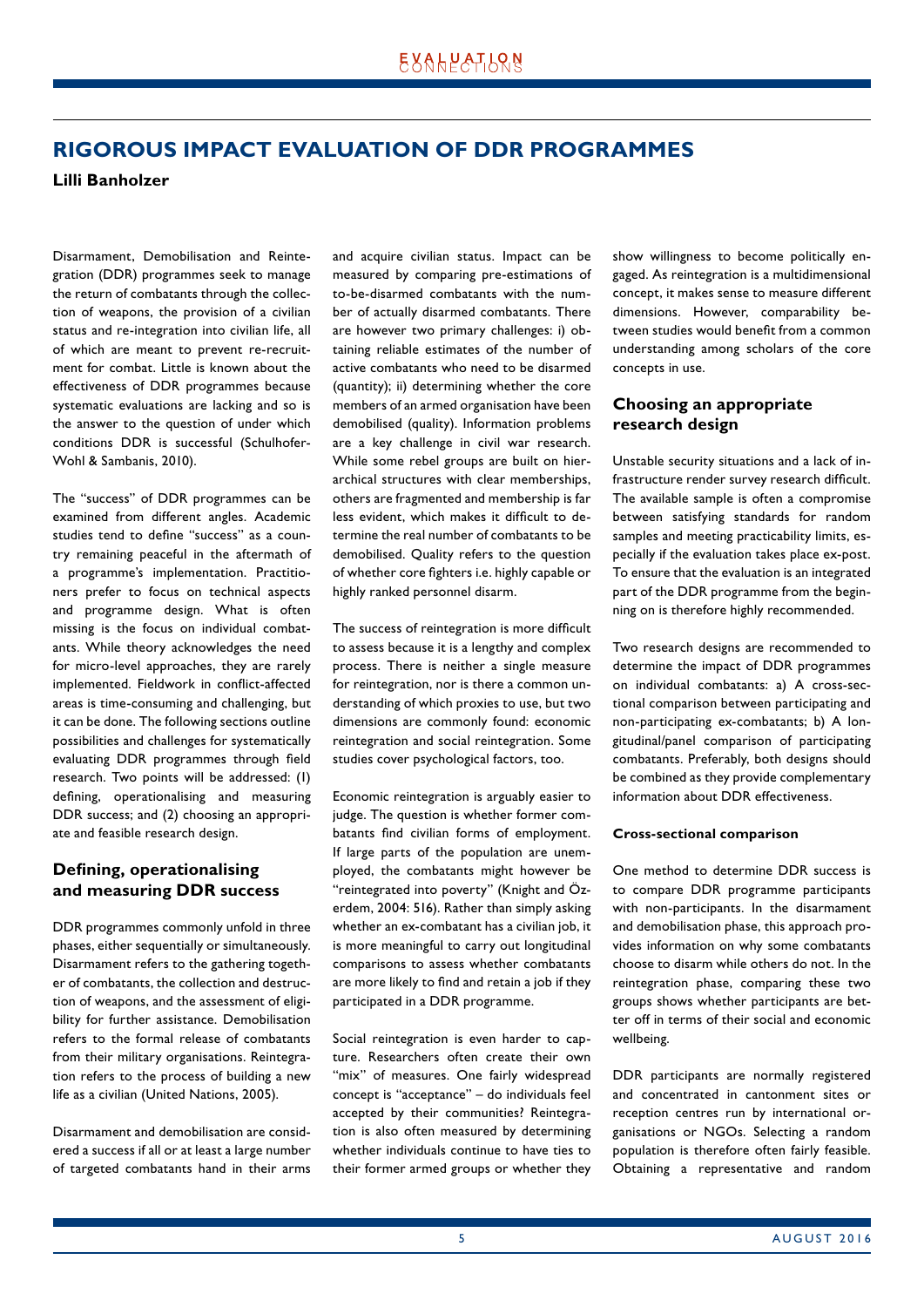<span id="page-5-0"></span>sample of the population of non-participating combatants is more difficult and depends on case-specific factors. Combatants can have different motivations not to participate, and this heterogeneity of motivations can lead to biases in the sample, including:

- Combatants refusing to disarm: Researchers primarily talk to those who have left their units voluntarily or who were discharged. Unless you are a very reckless researcher, it might not possible to reach those combatants who remain with their armed units.
- Self-selection into programmes: Some combatants do not participate because they do not face any challenges in returning to a civilian life. Reversely, combatants deciding to participate in DDR programmes might be those facing great difficulties in adjusting back into civilian life. Non-participants might therefore actually do better than participants in terms of reintegration.
- Spillover effects: In case of a high level of programme participation, even non-participants can benefit indirectly. A comparison between participants and non-participants might therefore show little difference.

#### **Longitudinal /Panel design**

A second approach to evaluate the effectiveness of DDR programmes is to interview former combatants before they participate in the programme (to establish a baseline), while they are engaged in the programme (at several different points in time) and after they have completed it (again at several different points in time). This allows for a longitudinal comparison and greater insights into the effectiveness of programme components.

There are a few practical challenges though: Funding needs to be secured over a long period and the commitment of the researcher needs to be strong. Tracking former combatants is probably the most challenging task. But it is not impossible. Some researchers send evaluation surveys via mobile phones; others work closely with local organisations and community leaders. Another approach is to organise former DDR participants into cooperatives or groups and have the group maintain contact with the former combatant.

#### **Conclusion**

DDR programmes would benefit from more systematic impact evaluations. These can be conducted though a cross-sectional and/or a longitudinal approach. The collected data will likely include some biases, which need to be recognised to avoid causal fallacies. To ensure a research design that best meets scientific standards, the evaluation should be an integral part of the DDR process from the beginning onwards.

#### **References**

Knight, M. and Özerdem, A. (2004). Guns, camps and cash: disarmament, demobilization and reinsertion of former combatants in transitions from war to peace, *Journal of Peace Research* 41 (4): 499-516.

Schulhofer-Wohl, J. and Sambanis, N. (2010). Disarmament, Demobilization, and Reintegration Programs An Assessment. Research Report. Folke Bernadotte Academy Publications.

United Nations Disarmament, Demobilization and Reintegration Resource Centre. (2005). What is DDR? Secretary-General, note to the General Assembly, A/C.5/59/31, May 2005.

#### not a contract the contract of the

## **WHAT DO WE KNOW ABOUT AID AND VIOLENCE Christoph Zürcher**

Can development aid reduce violence in countries in or after war? Research and evaluation on this crucially important topic has grown in importance in the wake of the costly wars in Iraq and Afghanistan. But what do we really know?

One way to answer this question is to conduct a systematic review. A systematic review is designed to identify all available evidence on a given topic, in this case, the impact of aid on violence. A systematic review follows a transparent search protocol and has clearly defined inclusion criteria (Waddington et al., 2012). For example, a recent systematic review conducted by this author included only studies with a clear and transparent identification strategy that allows assessing the counterfactual (what would have happened without the intervention?). Furthermore, only studies with a focus on the sub-national level were included because higher levels of aggregation make it too difficult to understand causal processes. All types of aid with the exclusion of humanitarian aid were included. Based on these inclusion criteria, approximately 20 studies were identified. While this may appear to some as a surprisingly small number, it should be noted that studies with a robust identification strategy

depend on very granular, sub-national data on aid and on the security situation. Such data is not yet widely available.

It is only very recently that donors began to provide micro-level data on their aid disbursements. Given these constraints, it is fair to say that we have now a decent sample of high-quality studies on the impact of development aid on violence They include various types of aid, such as community driven development programs (CDD) and commander emergency response program (CERP) widely employed by the US military in Afghanistan and Iraq, conditional cash transfer programs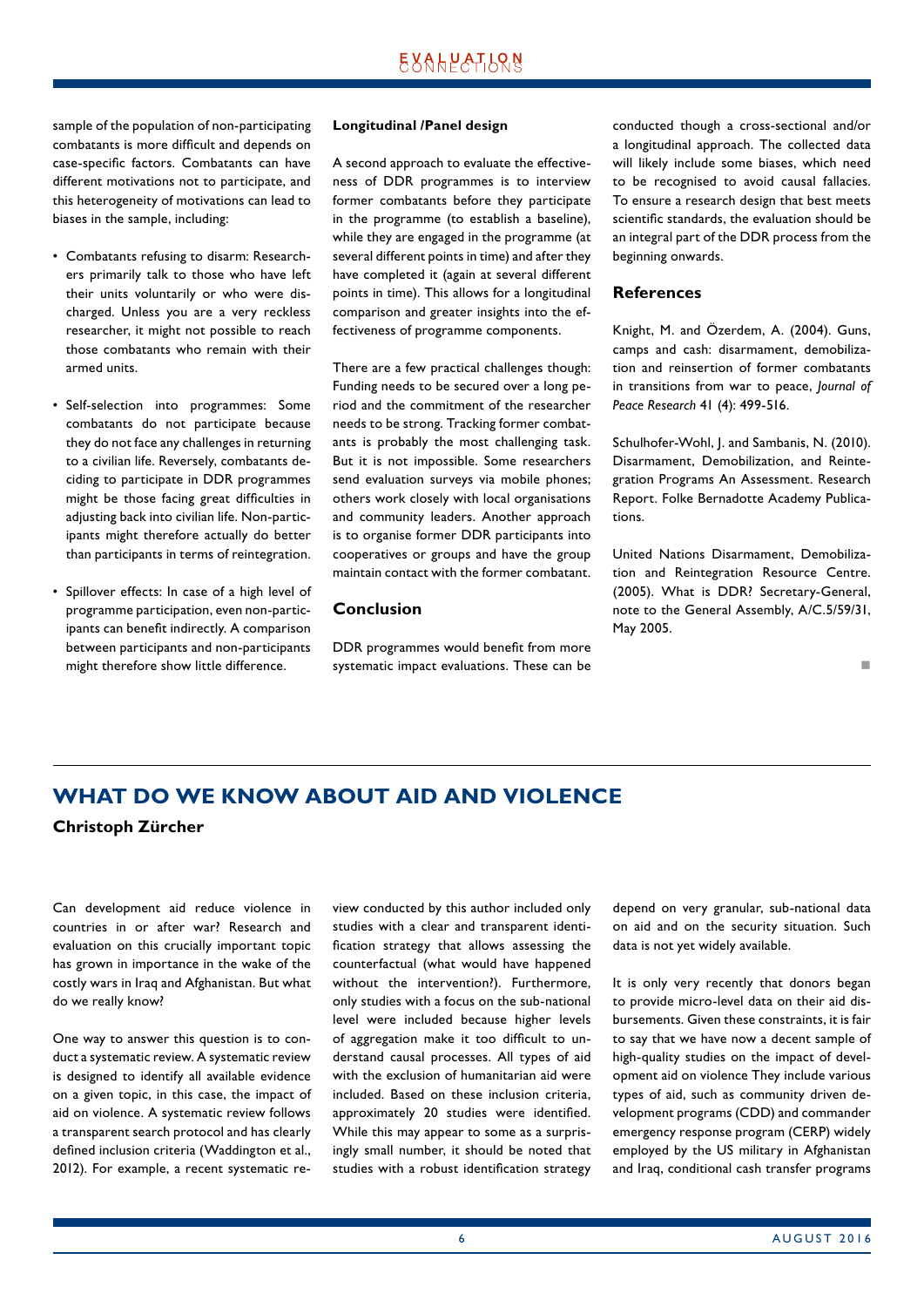(CTT), employment programs and largescale infrastructure programs in Afghanistan, Iraq, Philippines, Colombia, India and others. Clearly, gaps remain with regard to regional coverage and other types of aid, but it is not too early to describe the emerging evidence.

The first and most important finding is that aid can have a violence dampening or a violence increasing effect. While a number of studies find that aid dampens violence, an approximately equal number of studies find that aid actually increases violence. Secondly, neither a violence-dampening nor a violenceincreasing effect is clearly associated with a particular type of aid: all of the above mentioned aid types can lead to either outcome. This suggests that the impacts of aid are in important ways modified by the environment in which an aid program is implemented. In other words, scope conditions – that is, the characteristics of the environment in which aid takes place - are of paramount importance. Where violence is rife it is not the type of aid which makes a difference. Rather, the impact depends primarily on the environment in which aid projects are implemented.

Aid may have a negative impact when it is given to regions where insecurity is already high, e.g. when armed rebels are relatively strong and predominately ideologically motivated (as opposed to rebel-entrepreneurs, who are primarily interested in making profits out of war). They have good reasons to be wary of aid projects since such interventions may foster better relations between local communities, the government and its international backers. In response they may be inclined to disrupt these relations, if needed by violent means (see for example Weintraub, 2016). Hence in the aggregate, it is not surprising that aid projects that are implemented in regions with high insecurity and strong insurgent presence tend to increase violence rather than dampen it.

This is an important finding, given that massive amounts of aid have been spent in highly insecure zones in Iraq and Afghanistan, mostly by the US military. This contradicts the seminal study by Berman et al. (2011),

which tests the effects of CERP (Commanders Emergency Response Program) in Iraq and finds that "improved service provision reduces insurgent violence" (Berman, Shapiro and Felter, 2011: 767).

But we also find that aid, when implemented in relatively secure regions, can dampen violence. How does this violence-dampening mechanism work? Recent research points to three important mechanisms: aid can have a violence-dampening effect by capturing hearts and minds. When aid is perceived as valuable enough the local population may be less likely to side with (or join) the insurgence. Beath, Christia and Enikolopov (2014) provide some evidence for this. Aid can also help by addressing group-level grievances. When one particular group, typically an ethnic minority, holds economic and social grievances, well-targeted aid may enable redistribution, lessen inequalities, create solidarity links between population groups and remedy grievances (Arcand, Bah and Labonne, 2010).

Finally, a violence-suppressing effect of aid is often explained by an opportunity cost model. Economic opportunities, it is argued, can provide employment for young men, which make recruiting them as fighters more expensive. In the long run, violence decreases because rebels can no longer recruit fighters. Dasgupta, Gawande and Kapur (2016) provide evidence citing the case of a large employment guarantee scheme in rural India.

It is important to bear in mind, however, that these violence –dampening mechanisms only work when there is already a reasonable level of security so that insurgents lack the capacity to penalize those local communities who work with government agencies and donors, and when the local political economy makes it unlikely that violent actors misappropriate aid resources.

One clear and important implication for policy makers emerges from this review: donors should allocate aid mostly to environments where conditions are stable enough for aid to generate a benign effect. In war torn countries such targeting is not easy since the

operating environment is typically fluid and localized. One district may provide benign conditions, and the neighboring district may provide adverse conditions. Donors often lack the specific local knowledge and the analytical tools needed to make informed decisions. Here is where future evaluations of the impacts of aid on violence can and should help: by developing, first, a better understanding of contextual conditions which modify the effects of aid, and, second, by developing assessment tools that can help to identify such conditions "on the ground"

#### **References**

Arcand, J.-L., Bah, A. and Labonne, J. (2010). Conflict, Ideology and Foreign Aid. *CERDI, Etudes et Documents, E 2010.21*.

Beath, A., Christia, F. and Enikolopov, R. (2012). Winning Hearts and Minds through Development: Evidence from a Field Experiment in Afghanistan. *Policy Research Working Paper 6129*. The World Bank.

Berman, E., Shapiro, J. N. and Felter, J. H. (2011). Can Hearts and Minds Be Bought? The Economics of Counterinsurgency in Iraq. *Journal of Political Economy* 119, no. 4: 766–819.

Dasgupta, A., Gawande, K. and Kapur, D. (2016). (When) Do Anti-Poverty Programs Reduce Violence? India's Rural Employment Guarantee and Maoist Conflict (April 22, 2016). Available at SSRN: http://ssrn.com/abstract=2495803 or http://dx.doi.org/10.2139/ ssrn.2495803 (forthcoming in International Organization).

Waddington, H. et al. 2012. "How to Do a Good Systematic Review of Effects in International Development: A Tool Kit." *Journal of Development Effectiveness* 4 (3): 359– 87.

Weintraub, M. (2016). Do all good things go together? Development Assistance and Violence in Insurgency. (Forthcoming in *Journal of Politics*).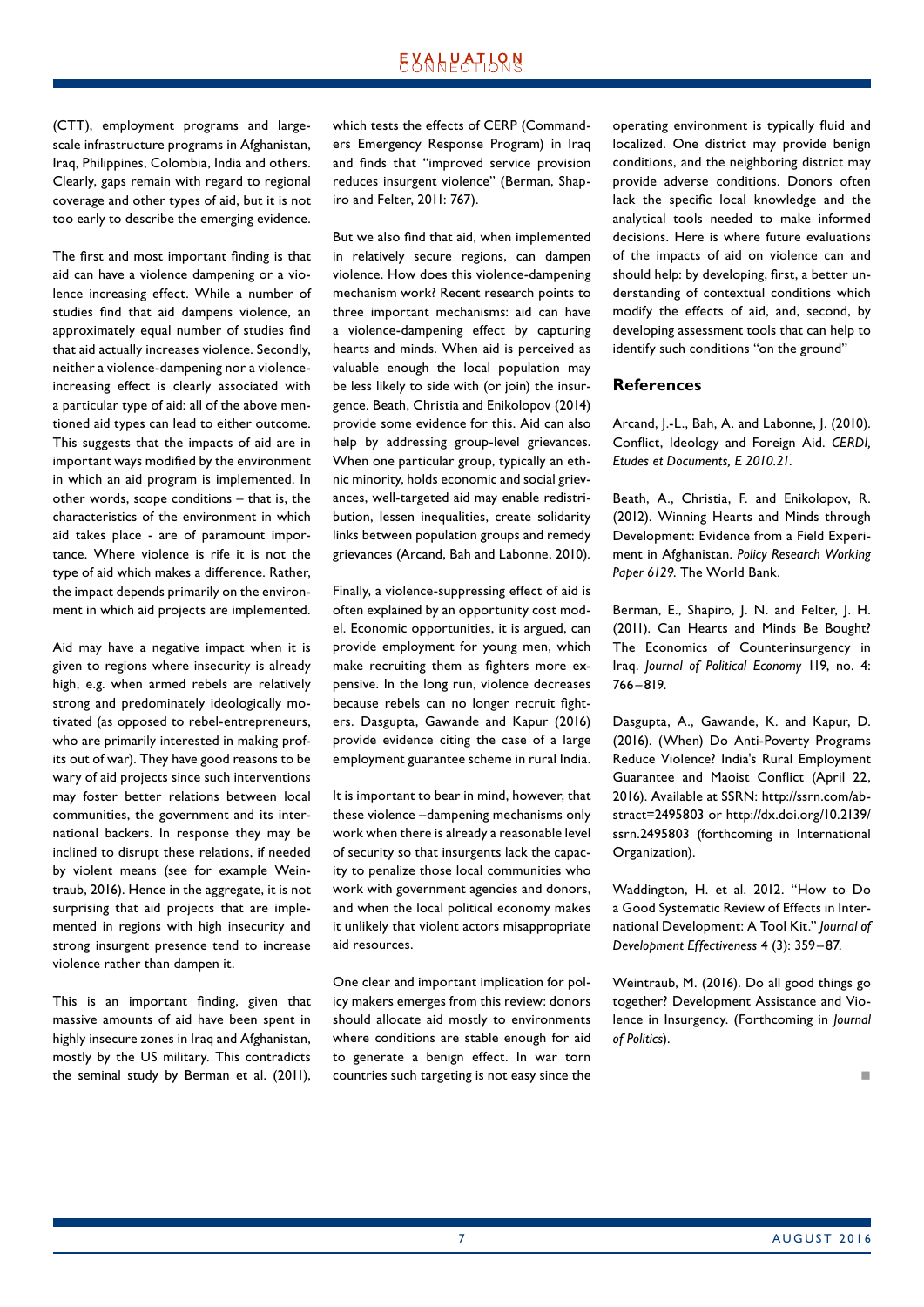## <span id="page-7-0"></span>**METHODOLOGIES IN PEACEBUILDING EVALUATIONS: CHALLENGES AND TESTING NEW APPROACHES**

#### **Thania Paffenholz**

One of the biggest methodological challenges in peacebuilding evaluations is the evaluation of effectiveness. Peacebuilding evaluation guidelines put a lot of emphasis on the importance of assessing theories of change (Church and Rogers, 2006; Paffenholz and Reychler, 2007; OECD/DAC, 2012). Yet, it is rare to come across projects, programmes and policies with well-developed baselines and theories of change embedded in a results-based framework. Hence, evaluating peacebuilding effectiveness remains a challenge.

In this short article, I discuss an innovative methodological approach to the evaluation of peacebuilding effectiveness. This approach entails drawing upon evidence-based comparative research on what worked and what did not work in similar peacebuilding interventions in order to analyse outcome plausibility. It has been tested in a global evaluation of civil society peacebuilding projects in eight countries, and proved extremely useful, especially in cases where there are no clear baselines or where theories of change are confused.

#### **Step 1: Reconstructing theories of change**

In many peacebuilding evaluations, baselines and theories of change that provide the rationale for *how* and *why* peacebuilding projects are assumed to have an impact, are implicit rather than explicit. It is also quite common that the theories listed in project documents no longer reflect the intervention logic due to changes in project design or context. In such cases, the theory of change has to be reconstructed as part of an evaluation.

Data constraints pose a tricky problem in this regard. Bamberger, Rugh and Mabry (2004) suggest reconstructing baselines and theories of change with the help of secondary data from programmes/projects, national statistics like national household surveys and by interviewing the main evaluation stakeholders, including beneficiaries. Applying methods to compensate for missing data involves a number of constraints, including the issue of stakeholder bias when it comes to recalling the past (ibid.). A further issue in complex conflict contexts is that national authorities are often dysfunctional, and reliable national statistics or surveys, and public perception studies are rarely available. As a consequence, more testing is required to acquire reliable approaches and methods.

In cases where an explicit theory of change is elaborated in project documents, the evaluator nevertheless needs to assess whether the theory remains valid.

#### **Step 2: Assessing theories of change**

Evaluating the logical plausibility of a theory of change involves relating a project's activities and outcomes to its desired impacts or goals in order to establish whether such impacts might reasonably be achieved (Rossi, Lipsey and Freeman, 2004: 158-159). The evaluator can also assess whether a theory of change is relevant in a given context. Firstly, this can be done by analysing the causes and dynamics of conflicts over time, and secondly, by evaluating if the theory of change addresses these factors in a logical sequence in order to facilitate peacebuilding.

#### **Step 3: Assessing outcome plausibility**

In the absence of detailed baseline data, an innovative way of assessing peacebuilding outcomes is analysing outcome plausibility by comparing the theory of change and the main activities conducted with existing comparative data on what has worked and what has not worked in similar peacebuilding interventions. However, such assessments are only possible if sound evidence from research or other evaluations exists. In my experience, even when such research results exist, they require adaptation to the purpose of evaluation, i.e., they need to be "translated". A practical example of this approach is presented below.

I used such a "translation" approach as part of a global evaluation of support to civil society peacebuilding initiatives in eight countries (Paffenholz et al., 2011: 3– 10), drawing on the results of a multi-year international research project on the role of civil society in peacebuilding (Paffenholz, 2010; IPTI, 2016). For the purposes of this research project, I co-developed a framework for the analysis of civil society in peacebuilding (Paffenholz and Spurk, 2010) which elaborates seven functions civil society can fulfil: protection, monitoring, advocacy, socialisation, social cohesion, facilitation, service delivery (see Figure 1). The effectiveness of the seven functions has then been assessed in 13 country case studies on the level of cumulative impact by function.

*Figure 1: Seven civil society peacebuilding functions (Paffenholz and Spurk, 2006).*

#### **Seven civil society peacebuilding functions**

- 1. **Protection** of citizens from violence from all parties;
- 2. **Monitoring** of human rights violations, the implementation of peace agreements, etc.;
- 3. **Advocacy** for peace and human rights;
- 4. **Socialisation** for democratic and peace values as well as for in-group identity of marginalised groups;
- 5. **Inter-group social cohesion**, bringing people together from adversary groups;
- 6. **Facilitation** on the local and national level between all types of actors;
- 7. **Service delivery** for creating entry points for peacebuilding, i.e. for the six above functions.

In order to make use of the research results for the evaluation in question, they were translated into effectiveness conditions against which the projects could be assessed. For example, with regard to function 5, "inter-group social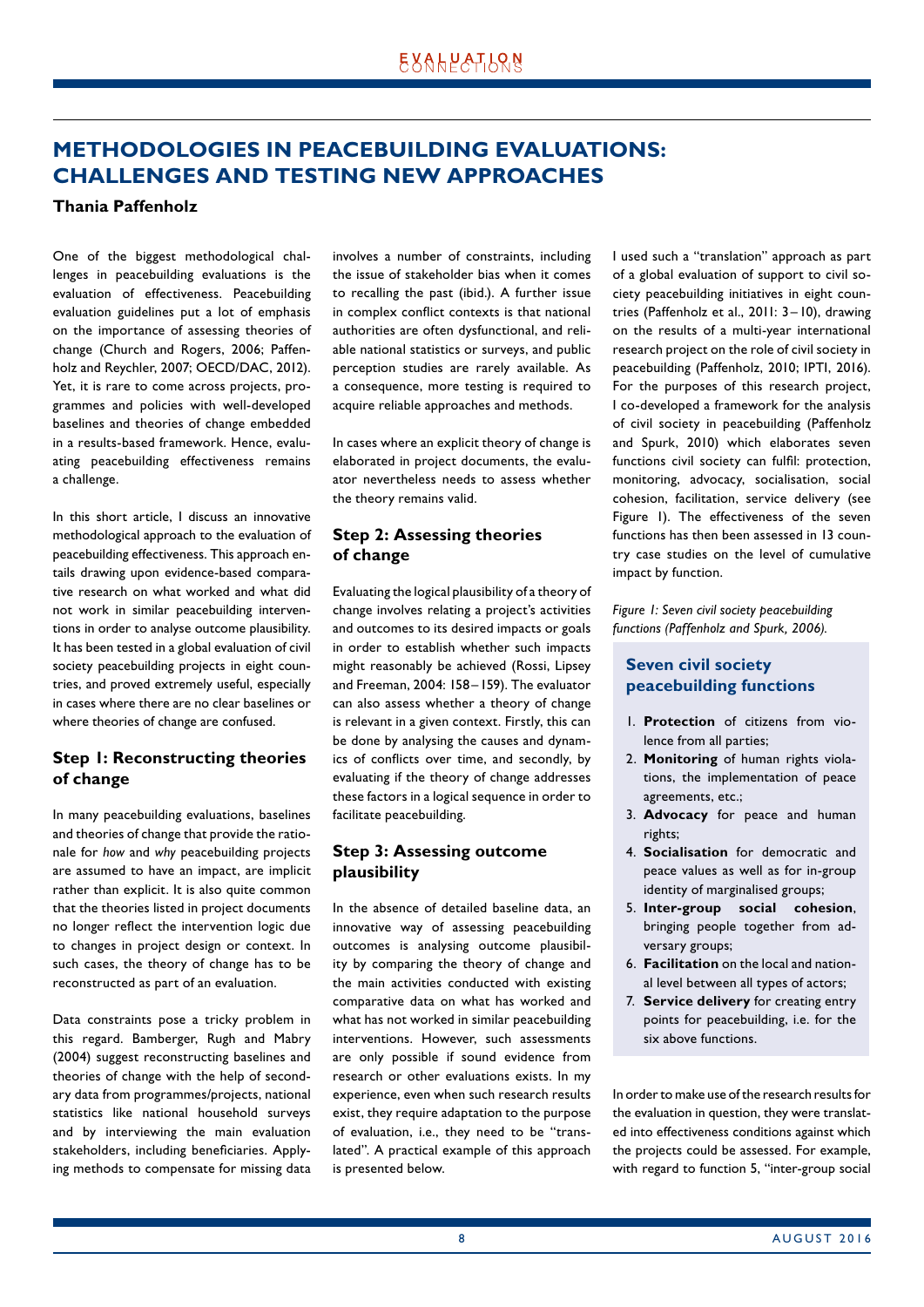cohesion", the research found that the relevance of activities which bring people from adversarial groups together depends largely on the context in which these activities take place (Paffenholz, 2010: 405–424).

More specifically, the research results showed that the following reasons limited the effectiveness of most dialogue projects (ibid: 427):

- Radicalisation within society hinders this type of peace work;
- The main focus of most initiatives is on the main conflict lines only;
- Most initiatives are of a scattered, shortterm and fragmented nature;
- Most participants are English-speaking, elite-based representatives who are often already "converted" to the idea of positive images of the other group;
- People-to-people programmes do not reach society at large as they only focus on the individual level;
- The apolitical nature of most initiatives frame a deeply political problem as a relationship problem, something that can often be misleading, and result in limited acceptance and ownership within society;
- Many initiatives aim at changing attitudes, yet even over the long-term, this seems ineffective. Existing evidence from Bosnia, Cyprus and Israel/Palestine demonstrate that attitude change might not be necessary for behavioural change. Instead, work-related activities, which brought people from different groups together, proved to be more successful than peacerelated work. Here people expressed positive experiences from working with

the other group, often producing concrete outcomes or common work initiatives.

These findings can then be translated into a checklist in order to establish whether the peacebuilding projects under evaluation have built these conditions into their theory of change and subsequent project implementation.

In a nutshell, the outcome plausibility evaluation approach is a viable alternative in the absence of baseline data. Nevertheless, in order to ensure more effective peacebuilding evaluations in the future, a lot more emphasis should be put both on improving the quality of project planning in peacebuilding and on creating a culture of monitoring and evaluation as an integrated part of project implementation.

#### **References**

Bamberger, M., Rugh, J. and Mabry, L.S. (2006). *RealWorld Evaluation. Working under Budget, Time, Data and Political Constraints*. London and New Delhi, Sage Thousand Oaks.

Church, C. and Rogers, M. M. (2007). *Designing for Results: Integrating Monitoring and Evaluation in Conflict Transformation Programs*. Search for a Common Ground. Washington D.C.

Inclusive Peace and Transition Initiative (IPTI) (2016). *Civil Society at a Glance*. http://www. inclusivepeace.org/content/civil-societysinclusion-peace-processes-glance.

OECD/DAC. (2012). Evaluating Peacebuilding Activities in Settings of Conflict and Fragility. Paris, OECD. http://www. oecd-ilibrary.org/development/evaluatingdonor-engagement-in-situations-of-conflictand-fragility\_9789264106802-en [accessed 22.03.2016].

Paffenholz, T. (2010) (ed.). *Civil Society and Peacebuilding. A Critical Assessment.* Boulder: Lynne Rienner.

Paffenholz, T. and Reychler, L. (2007). *Aid for Peace. A Guide to Planning and Evaluation for Conflict Zones*, Nomos Baden Baden.

Paffenholz, T. and Spurk, C. (2006). "Civil Society, Civic Engagement and Peacebuilding". Social Development Papers, Conflict Prevention and Reconstruction Paper No. 36. Washington, D.C.: World Bank.

Paffenholz, T. and Spurk, C. (2010). A Comprehensive Analytical Framework. In: T. Paffenholz (ed.) *Civil Society and Peacebuilding. A Critical Assessment*. Boulder: Lynne Rienner, 65 –78.

Paffenholz, T. et al. (2011). "The German Civil Peace Service: Synthesis Report. Volume I: Main Report." Unpublished evalution report. Bonn: Bundesministerium für wirtschaftliche Zusammenarbeit und Entwicklung.

Rossi, P., Lipsey, M. W. and Freeman, H. E. (2004). *Evaluation: A Systematic Approach*. London and New Dehli, Thousand Oaks.

not a contract the contract of the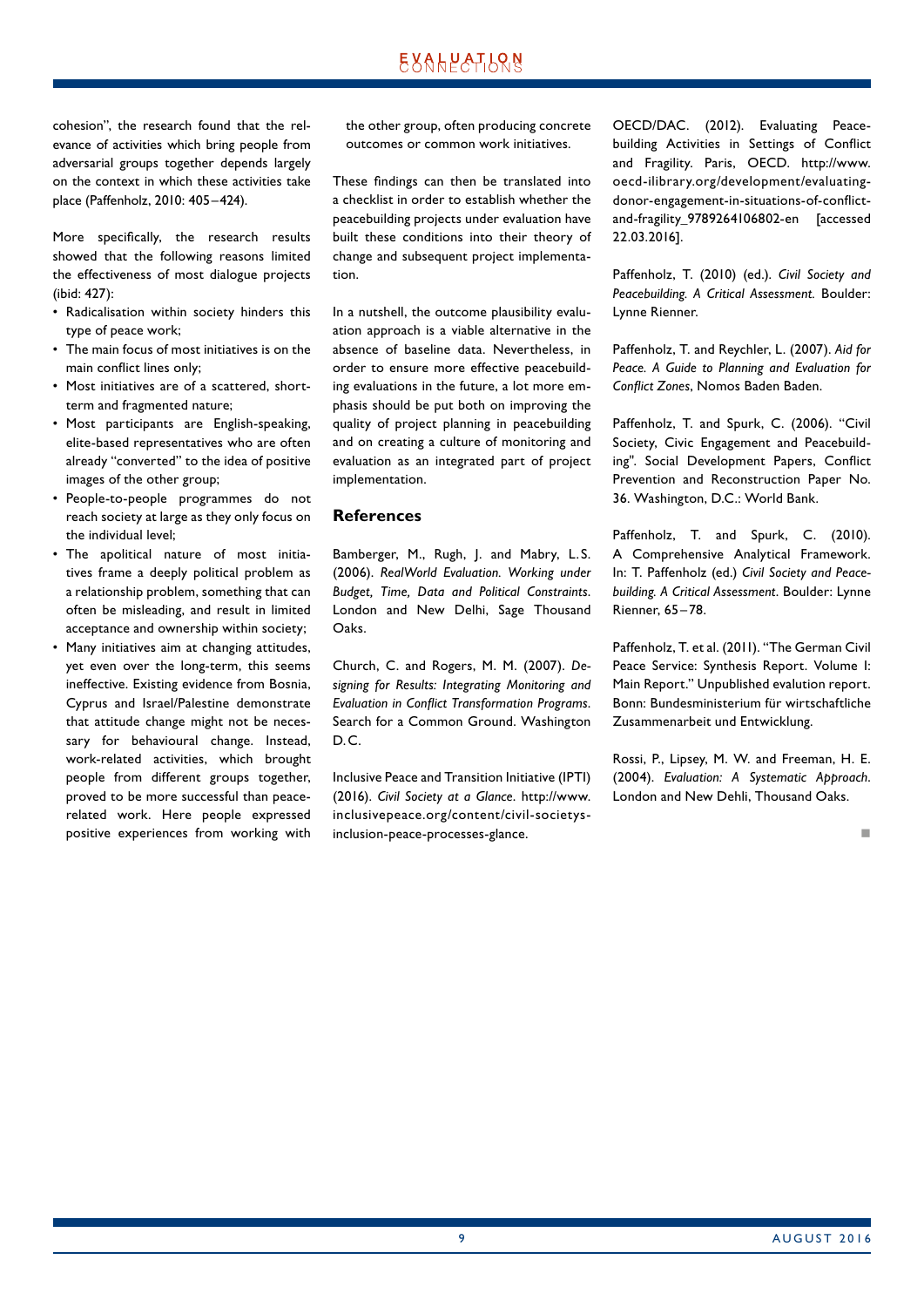## <span id="page-9-0"></span>**MONITORING & EVALUATION OF CONFLICT SENSITIVITY: METHODOLOGICAL CONSIDERATIONS**

#### **Diana Chigas and Nicole Goddard**

Conflict sensitivity (CS) is the ability of an organisation to:

- 1. Understand the context in which it is working, especially the dynamics of relationships between and among groups in that context.
- 2. Understand how the details of its interventions interact with that context. This includes not only the outcomes of the interventions, but also:
	- a. *Details of its programs* (beneficiaries/ participants selection, sites and timings of programs, etc.)
	- b. *Details of its operations* (hiring, procurement, security, etc.)
	- c. *Specifics of its policies* (criteria-setting for both programs and operations).
- 3. Act upon this understanding to minimize the negative impacts of its interventions on the context and maximize positive impacts.<sup>1</sup>

A conflict sensitive approach requires the application of conceptual tools and frameworks that help to ensure its appropriateness (steps 1 and 2 above) and adaptability (step 3 above), thereby contributing to its overall effectiveness. The application of CS tools can help to ensure the sustainability of development or peacebuilding outcomes and the successful implementation of humanitarian responses.

#### **Why Monitor and Evaluate Conflict Sensitivity?**

Unintended negative impacts on conflict dynamics have the potential to undermine any intervention. Failure to adapt a programme adequately in response to changes in the context can prevent achievement of objectives, weaken trust with recipients of aid and other stakeholders, and put the organization, its staff, its partners, and its reputation at risk. Conflict sensitivity is thus a relevant consideration for all programmes in conflict contexts – much like gender, environment or disability – mitigate conflict risks and, where possible, build on positive dynamics in the context. M&E of conflict sensitivity is key to identifying and addressing possible conflictescalating side effects of all interventions early on and revising programming to avoid contributing to violence and tensions.

#### **What does M&E of conflict sensitivity entail?**

*Monitoring CS* tracks sources of tension (dividers) and connection in the conflict context, how all aspects (operational and programmatic) of the intervention affect and are affected by them, and how the organisation is adapting to minimize negative and maximize positive effects on them. *Evaluating* an intervention's conflict sensitivity involves reviewing the effects of the conflict on the programme, the effects of both the outcomes (peacebuilding, development, humanitarian, etc.) *and* the organisation's operational decisions on the conflict, and the functionality of the *processes* in place to ensure conflict sensitive action.

Evaluation of conflict sensitivity is different from evaluation of peacebuilding. Evaluation of peacebuilding assesses the effects of program *outcomes* on conflict drivers. Evaluation of conflict sensitivity examines whether the intervention's outcomes were achieved in a conflict sensitive way, i.e. whether and how the conflict interfered with outcomes and/or the outcomes were achieved without significant (and avoidable, though unintentional) side effects that exacerbate conflict or undermine connectors. This includes:

- a) Analyzing the *conflict* and collecting data on how conflict dynamics have evolved. For projects and programs, it will usually be sufficient to analyse sources of tension, and sources of cohesion in the context. At strategic level, a broader analysis of conflict drivers and dynamics may be necessary, but may be done more rapidly than would be appropriate for M&E of a peacebuilding initiative.
- b) Assessing whether *processes* for conflict sensitivity are in place and functioning well. Has a conflict analysis been conducted and updated? What processes are in place to gather information and reflect on how the intervention could escalate or mitigate tensions? How has the intervention been revised in light of the analysis?
- c) Assessing how the intervention has adapted to changes in the conflict context. This includes identifying conflict risks to the intervention, and to beneficiaries, staff and partners; assessing how the conflict affects the appropriateness or feasibility of the intervention and the measures taken to address these challenges.
- d) Assessing the interaction between the intervention and the conflict context. How has the intervention affected the conflict context, and what has been done to mitigate any negative effects the intervention may be having, with what effect? At the strategic level, decisions such as the overall choice of instruments, the sectoral and geographical focus and choice of partners might be examined. Program- or project-level monitoring and evaluation of conflict sensitivity focuses more on how

1 AFPO, CECORE, CHA, FEWER, International Alert, & Saferworld. (2004). *Conflict-sensitive approaches to development, humanitarian assistance and peacebuilding: A Resource Pack.* London: Saferworld et al.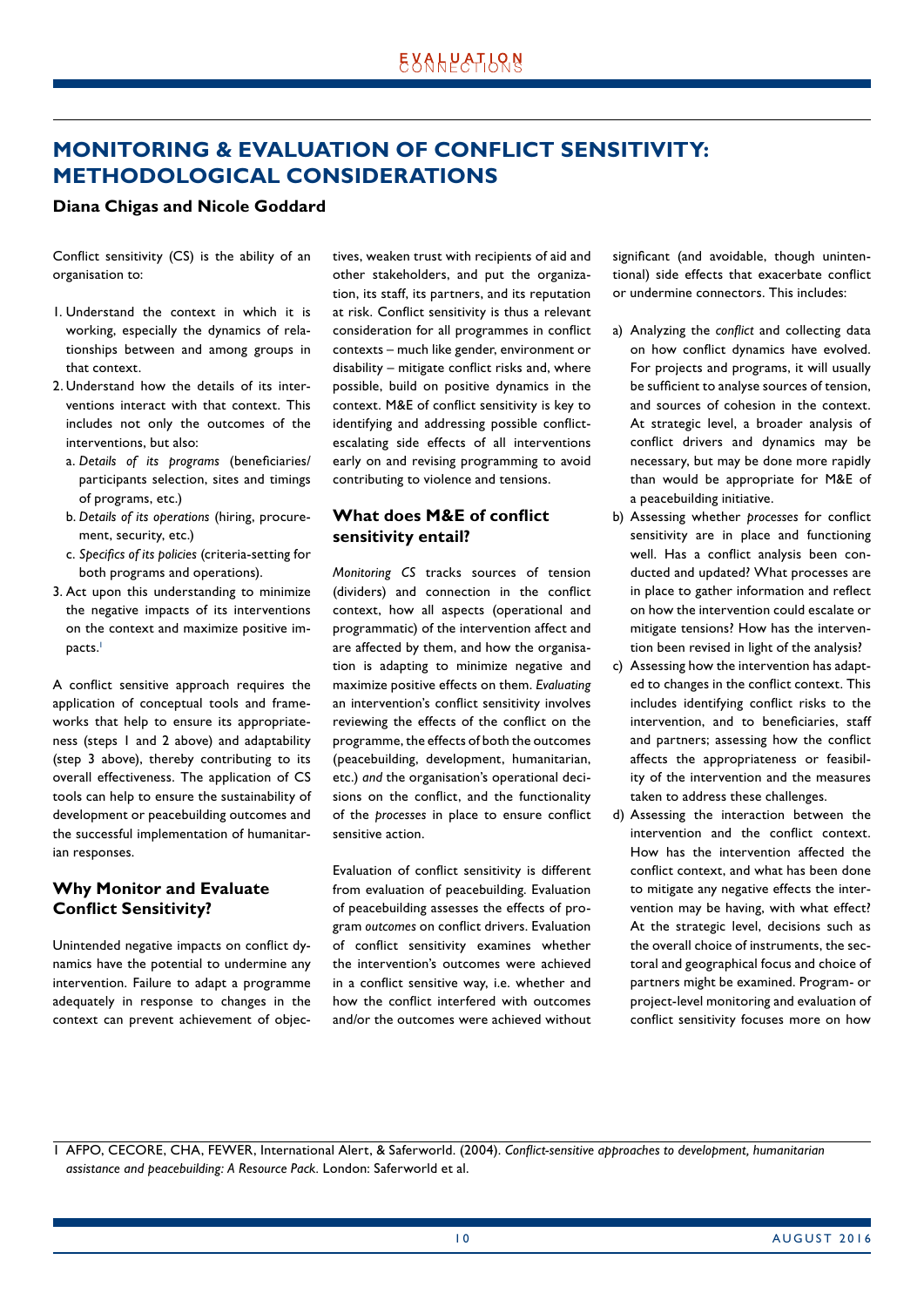the design and implementation of specific activities could be contributing inadvertently to tensions.

#### **An example: Evaluating conflict sensitivity**

An evaluation of a food aid program in a conflict-affected province focused on whether the program reduced malnutrition. Evaluating the programme's conflict sensitivity would also examine how the programme mitigated conflict risks and how it affected the behavior of the conflict parties. For example, did it free up resources for conflict parties to pursue violence or conflict or provide incentives to armed actors to behave in ways that increased tensions? In this case, the program had positive results on malnutrition but did so in a conflict-*insensitive* way by inducing farmers to abandon wheat in favor of poppies, also inadvertently enriching and expanding the power and resources of a key armed actor (AFPO, CECORE, CHA, FEWER, International Alert, & Saferworld. (2004).

#### **Methodological Approaches for M&E of conflict sensitivity**

The OECD/DAC Criteria for Evaluating Development Assistance, adapted for peacebuilding interventions the DAC's guidance, Evaluating Peacebuilding Activities in Settings of Conflict and Fragility, can be used to evaluate conflict sensitivity, with adaptations to some of the questions (OECD/DAC,  $2012$ ).<sup>2</sup> (see table below).

Indicators and results frameworks can help in monitoring conflict sensitivity. *Conflict* indicators provide information on how the conflict issues relevant to the intervention are evolving. *Interaction* indicators track how the intervention is affected by the conflict, and how it affects the conflict trends, considering facts and perceptions of who actually benefits from the intervention (e.g., employment, contracts, aid recipients, even theft and corruption). In evaluation, theorybased approaches, such as contribution analysis, theory-based evaluation, or process tracing, with their focus on context and on mechanisms, can be helpful in identifying the *contribution* of the intervention to observed positive or negative effects, provided they are conducted in a "eyes wide open" manner, with attention to what is happening on the ground (Bamberger, 2012).

At the same time, conflict sensitivity impacts are often unintended, and sometimes also unanticipatable even with robust conflict sensitivity analysis in programme design and monitoring. Therefore, these methods should be supplemented in both monitoring and evaluation with more open-ended approaches to capture these effects, such as Most Significant Change or Outcome Harvesting, as well as beneficiary feedback and open-ended listening processes, especially with stakeholders who are *not* program participants.

#### **Conclusion**

The gaps in evidence about conflict sensitivity remain large. Methods for M&E of conflict sensitivity have not been sufficiently documented or systematically applied, in part because M&E of conflict-sensitivity happens only episodically and because CS often takes place within the "black box" of implementation.

CDA Collaborative Learning Projects (www. cdacollaborative.org) continues to examine M&E of conflict sensitivity as a field of ongoing learning and advancing practice. We encourage organisations to share their lessons learned from application of M&E processes to conflict sensitivity.

#### **References**

AFPO, CECORE, CHA, FEWER, International Alert, & Saferworld. (2004). *Conflict-sensitive approaches to development, humanitarian assistance and peacebuilding: A Resource Pack.* London: Saferworld et al.

Bamberger, M. (2012). *Unanticipated consequences of development interventions: a blind spot for evaluation theory and practice.* Lecture at International Program for Development Evaluation Training (IPDET). Retrieved from https://www.youtube.com/ watch?v=R31Udi\_5x6o.

Goldwyn, R. and Chigas, D. (2013). *Monitoring and Evaluating Conflict Sensitivity: Methodological challenges and practical solutions.* CCVRI Practice Product. London: DFID.

OECD/DAC. (2012). *Evaluating Peacebuilding Activities in Settings of Conflict and Fragility: Learning for Results.* Paris: OECD.

n

| <b>OECD DAC</b> evaluation criteria application<br>to peacebuilding                                                                                    |                      | <b>OECD DAC</b> evaluation criteria application<br>to conflict sensitivity                                                         |
|--------------------------------------------------------------------------------------------------------------------------------------------------------|----------------------|------------------------------------------------------------------------------------------------------------------------------------|
| Do objectives and activities address key drivers<br>of conflict and are responsive to conflict?                                                        | <b>Relevance</b>     | Is the intervention responsive and adjusting<br>to conflict context?                                                               |
| Have intended objectives met with respect to<br>peacebuilding and immediate or secondary outcomes'<br>relation to peacebuilding and conflict dynamics? | <b>Effectiveness</b> | Did the intervention effectively manage<br>conflict-related risks?                                                                 |
| What are the effects, intended or unintended,<br>medium or long-term, on the wider conflict<br>dynamics, i.e., key drivers of conflict and peace?      | Impact               | What are the effects, intended or unintended,<br>on tensions, vulnerabilities, grievances, connectors<br>and capacities for peace? |

2 The adaptations are taken from Goldwyn and Chigas (2013).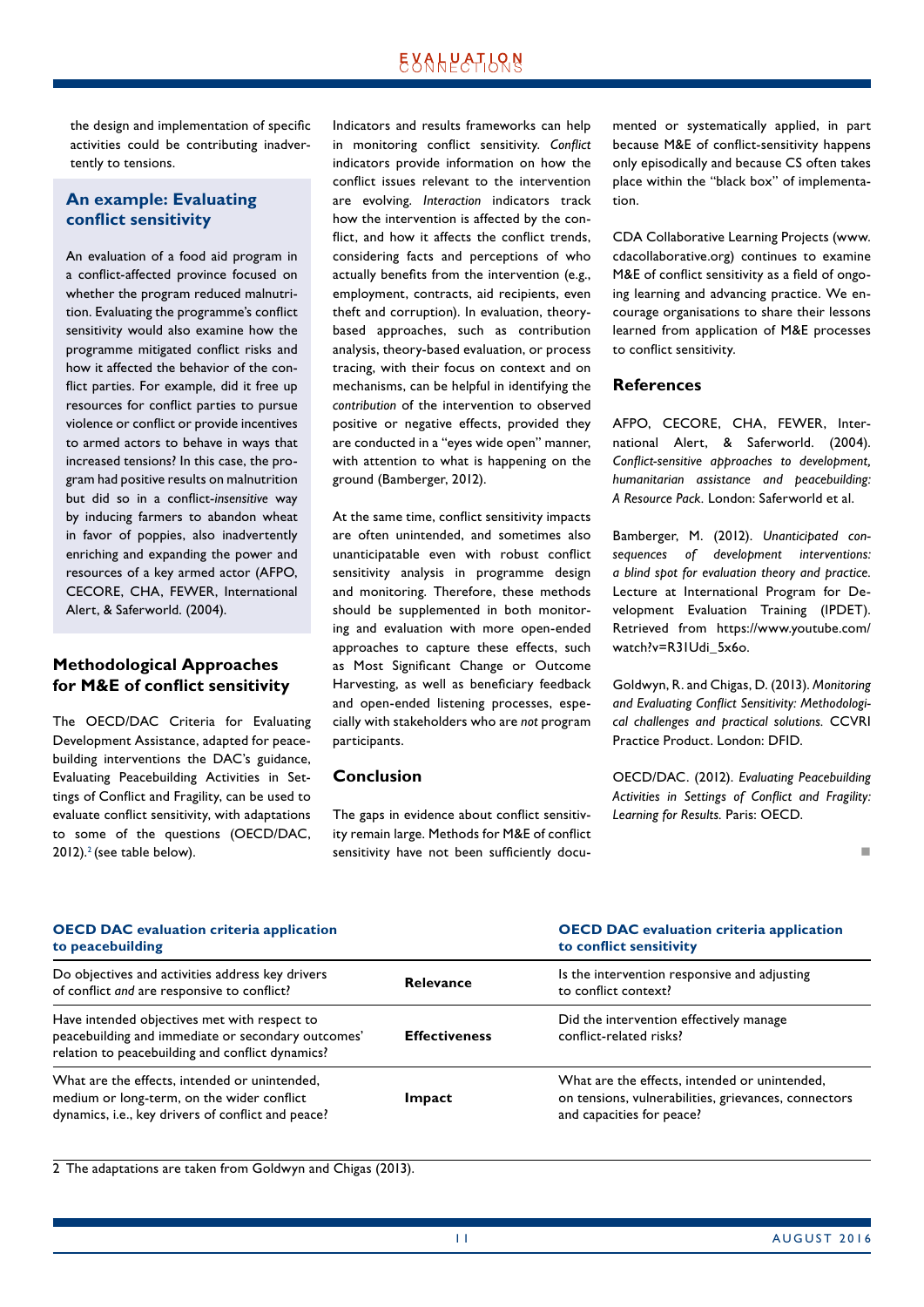## <span id="page-11-0"></span>**TOWARDS A CONFLICT PREVENTION INDEX (CPI)**

**Robert Picciotto**

This brief article outlines an index that would measure and compare the commitment to conflict prevention by OECD countries and major regional powers. Used in conjunction with other public information activities the proposed Conflict Prevention Index (CPI) would encourage the adoption of effective conflict prevention policies.

#### **Rationale**

Policy indexes and league tables have mushroomed in recent years. Well-constructed, properly researched and effectively disseminated, they have a variety of uses: they help to educate citizens; promote internal reforms; improve public policy; guide decision making; etc.

Indexes are also an integral part of the evaluator's tool kit. While they do not substitute for policy, program and policy evaluation they bring together in a concise way relevant knowledge about topics of evaluative interest. They embody plausible theories of change. They facilitate identification of major policy drivers. By allowing ranking of individual countries or organizations in terms of their contribution to a specified policy goal they help in the targeting of further evaluative inquiry.

Indexes are often contested but the resulting public controversies help in stakeholders' involvement in policy debate. The proposed index is no exception: readers are encouraged to challenge its rationale with a view to improve its design.

#### **Why a CPI?**

The need for a CPI is almost self-evident. All countries, rich and poor, have a stake in the prevention of armed conflict. Most contemporary wars take place within low and middle income countries but they do not respect national borders and they threaten international stability.

Country indexes that measure the proneness to conflict of fragile states are in ample supply. But no index currently tracks the critical role played by OECD countries in the prevention of armed conflict. Yet in an interconnected global security system their contribution to conflict prevention is critical to the prevention of war. More often than not it is the combination of domestic and international actions (or inaction) that fuels conflict and spreads it across borders.

Thus just as OECD countries' commitment to development has been measured and disseminated in an index published by the Centre for Global Development in Washington DC since 2001<sup>1</sup> the proposed CPI would drill down within the security dimension domain to track the adoption of conflict sensitive policies by the rich and powerful nations of the world.

#### **CPI design**

Contemporary wars are shaped not only by internal forces but also by the policies pursued by powerful countries and the international institutions that they influence. As detailed below and in line with available policy research findings the CPI would reflect the following dimensions of conflict prevention policies:

- **Security:** the rules of the game of the global security system exert significant influences on the behavior of local actors. They may or may not create incentives where grievances accumulate and conflicts spill over national borders.
- **Development:** external interference through development cooperation can either amplify and sustain civil strife. When applied in a timely and judicious way it can help moderate, mediate and resolve internal strife.

| <b>Security</b>                                                                                                                                      | <b>Development</b>                                                         | Governance                                                                                                                  |
|------------------------------------------------------------------------------------------------------------------------------------------------------|----------------------------------------------------------------------------|-----------------------------------------------------------------------------------------------------------------------------|
| I Direct military participation in conflicts                                                                                                         | 4 Adequacy of development aid to fragile<br>states                         | 7 Support of UN (and regional) peace<br>building and conflict prevention initiatives                                        |
| 2 Direct arms exports to countries affected<br>by (or prone to) conflict and controls over<br>the diversion/re-transfer/brokering of arms<br>exports | 5 Conflict sensitivity of aid and non-aid<br>engagement w/ fragile states  | 8 Adherence to international agreements<br>that address global security concerns<br>including reduction of carbon emissions |
| 3 Diplomatic efforts specifically targeted<br>towards conflict mediation, resolution<br>and management                                               | 6 Private sector and voluntary agencies'<br>engagement with fragile states | 9 Support for public private partnerships<br>aimed at conflict sensitivity of trade<br>and investment policies              |

#### 1 http://www.cgdev.org/cdi-2015.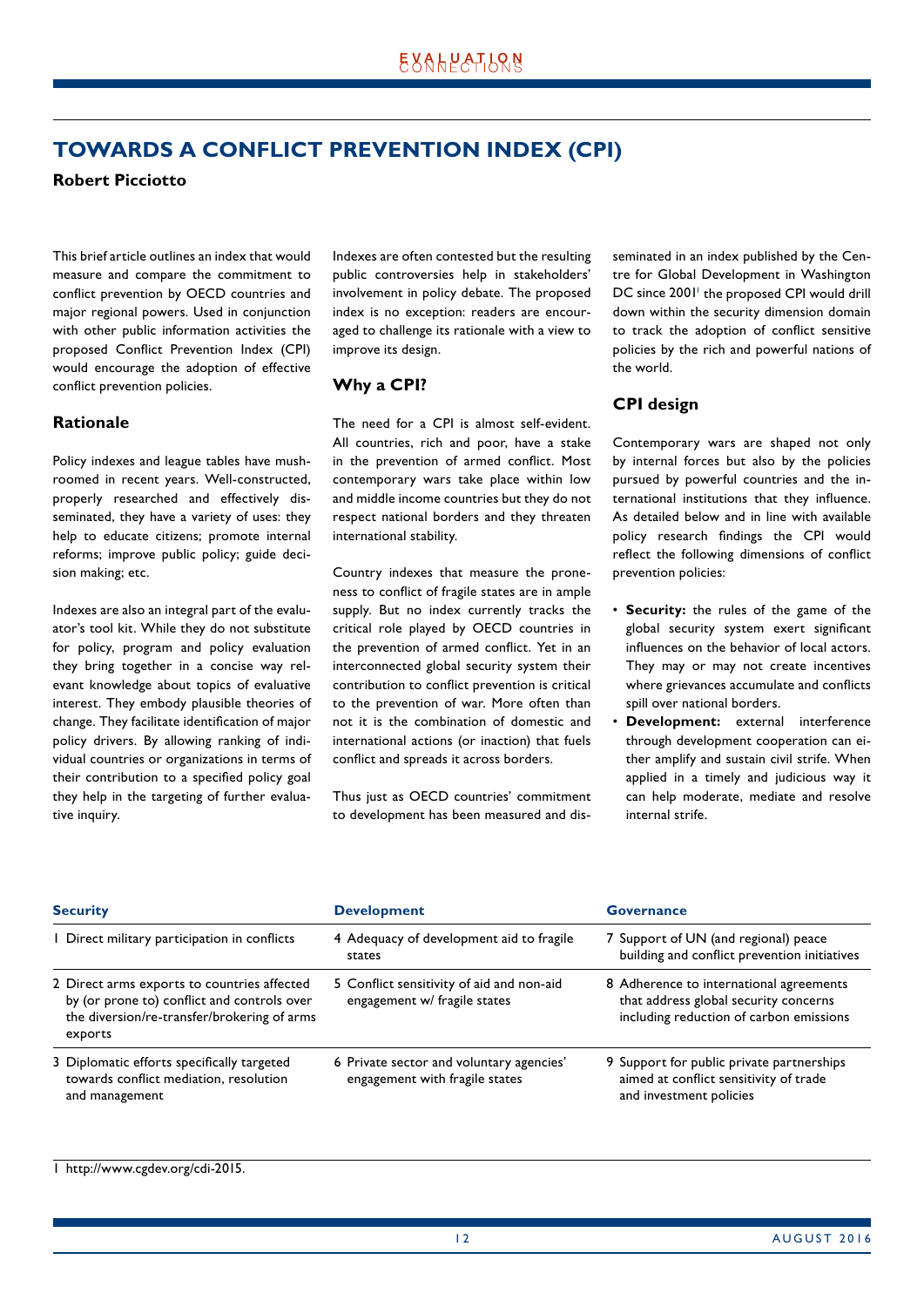• **Governance:** Policy coherence across the security and development domain implies the design and delivery of joined up government initiatives within and across governments.

#### **Security**

The **first cluster** of indicators would address direct military interventions. The risks, uncertainties and costs associated with illegitimate military involvement have proven to be so high that it is arguably more rational for external actors to invest judiciously in conflict prevention than to intervene with deadly force, in the absence of a Security Council resolution. The proposed evaluative frame of reference for assessing this delicate aspect of developed country performance under the CPI would be the Responsibility to Protect (R2P) endorsed by the United Nations in 2005.

The **second cluster** of indicators would focus on small arms and light weapons. Technology has made small arms deadly, cheap, light, portable, and easy to use – even by a child. Nor do assault rifles, grenades, rocket launchers, landmines, and explosives require logistical support or elaborate maintenance. As a result, they have been omnipresent and responsible for most of the casualties in intrastate conflicts. Thus, a key policy priority for OECD countries community is to reduce the proliferation of small arms and light weapons.

The **third cluster** of indicators would reflect the principle that an ounce of prevention is worth a pound of cure. Diplomacy is the instrument of choice in early prevention. It is also embedded in post conflict interventions by external actors keen on avoiding a recurrence of warfare. It can increase the effectiveness of other forms of actions designed to reduce tensions (preventive deployment, preventive disarmament, preventive humanitarian action, etc.).

#### **Development**

The **fourth cluster** of indicators would reflect the well-established policy research finding that development aid directed to poor and vulnerable countries (and redress the aid orphan problem) can generate very high returns since it can help prevent, postpone, or reduce the incidence of conflict. In a nutshell aid and capacity building assistance to conflict-prone states is certainly risky but it is less risky than not providing it.

The **fifth cluster** of indicators would measure conflict sensitivity of the aid. Policy research has established that aid should not be allowed to increase horizontal inequalities, provoke social resentment, tolerate natural resource mismanagement, distort the exchange rate, exacerbate youth unemployment or induce corruption. Coherent interventions and well selected aid instruments aligned with domestic processes should be favored and designed with care to avoid worsening social tensions. Aid should promote broad based growth, reduce inequities, protect human rights and recognize the central role of good governance.

The **sixth cluster** of indicators would recognize the role of the private and voluntary sectors. The CPI would incorporate the influences that foreign direct investment (FDI) may have on conflict prevention. It would also reflect the growing peace building role of voluntary organizations and foundations.

#### **Governance**

The **last three clusters** would acknowledge the importance of good international citizenship geared to global stability. It would reward countries that (i) support multilateral institutions concerned with conflict prevention and international law; (ii) comply with international conventions that directly or indirectly support conflict prevention and peace building and (iii) leadership of (and participation in) public private partnership networks that set standards in such security sensitive areas as the Extractive Industry Transparency Initiative) or the observance of voluntary controls over the trade of conflict resources (e.g. the Kimberley process).

#### **Conclusion**

In line with experience with other policy indexes, the proposed CPI would provide a means of holding targeted countries to account for their contribution to a specified goal – international peace and stability. It would gauge the quality of government conflict prevention policies as opposed to their stated intentions. By raising public awareness about good and bad international policy practice, it would provide incentives for the adoption of coherent policies likely to reduce violent conflict in developing countries.

#### **References**

Collier, P. and Hoeffler, A. (2000), *Greed and Grievance in Civil War*, Washington, DC. World Bank.

Muscat, R. J., (2002), *Investing in Peace: How Development Aid Can Prevent or Promote Conflict*, Armonk, NY, M.E. Sharpe, Inc.

Picciotto, R., Olonisakin, F., Clarke, M., (2007), *Global Development and Human*  Security, New Brunswick, NJ. Transaction Publishers.

n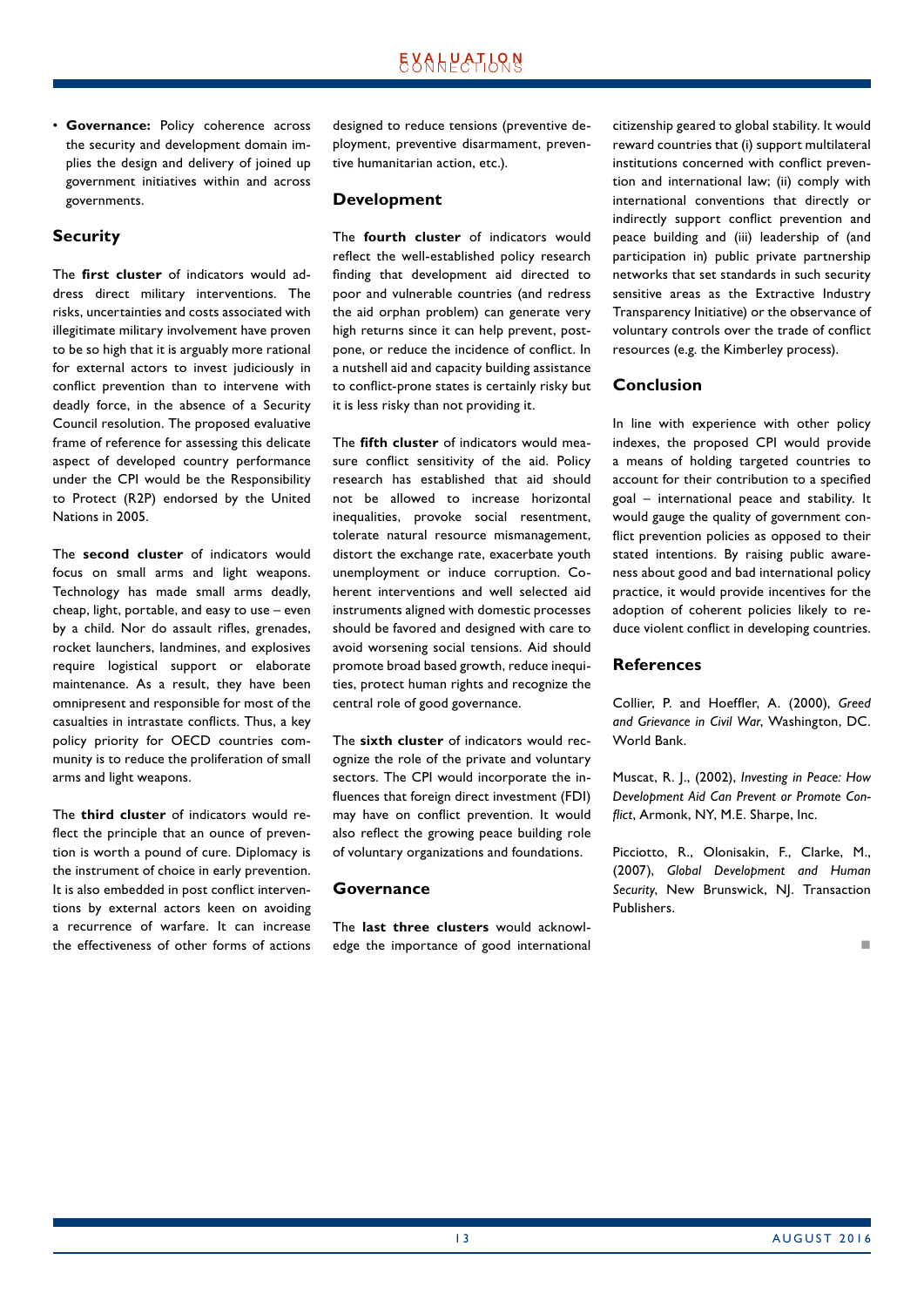## <span id="page-13-0"></span>**WHAT CLIMATE CHANGE EVALUATORS NEED TO LEARN FROM PEACEBUILDING EVALUATORS**

#### **Megan Grace Kennedy-Chouane**

The success of the  $21^{st}$  international climate Conference of the Parties last December, including commitments of more than \$200 billion in finance, signals a new era in global efforts to stop catastrophic climate change. For the global community to limit warming to 'well below 2˚C' as promised – and have the best chance of limiting the worst impacts on people – national and collaborative efforts will have to be implemented rapidly and effectively.

Evaluators working on climate mitigation<sup>1</sup> will have an important role to play in bolstering such activities. But to do so, they must continue to improve climate change evaluation methods and practices. This article gives some sign posts for this journey, drawing lessons from the field of conflict prevention and peacebuilding evaluation.

Various authors have described the operational, ethical and political challenges facing evaluations in conflict settings (OECD, 2008; Andersen, Bull and Kennedy-Chouane (eds.), 2014; Bush & Duggan, 2015). As Bush & Duggan aptly state, the combination of volatile contexts and thick politics "magnify existing research and evaluation challenges, rendering them more extreme" (Bush & Duggan, 2015).

Climate change shares many of these characteristics, including systems complexity, transboundary dynamics and contested political contexts. Hence evaluations of activities in both areas face similar methodological and process-related challenges. These challenges may explain in part why both fields have been relatively under-evaluated, compared to the scale of investment (Kohlin, 2016).

These shared evaluation obstacles include:

- **Wicked (attribution) problems:** Both fields are characterized by multi-dimensional causal pathways making it difficult for evaluators to discern the specific effects of any one activity. Many of the tools deployed for creating a counter-factual are not readily useable, except for evaluating smaller, sub-components of programmes (such as the deployment of household solar lights or attitudinal changes towards conflict groups caused by soap operas (see e.g. Gaarder & Annan, 2013), which are relatively insignificant in terms of the overall climate and conflict systems.
- **System complexity:** Many individual interventions in conflict and climate are aimed at systems transformation, which means programme outcomes may be constrained (or enhanced) by interrelated forces and positive or negative feedback loops. Change is non-linear and largely unpredictable – and in the case of climate change the problem is itself not fully understood.
- **Sense of urgency resulting in low evaluability:** Evaluation is hampered by programmes that are not designed and implemented based on understanding and evidencing causal pathways and results. The overwhelming urgency of the existential threats posed by both climate change and violent conflict mean that many practitioners find themselves working under time pressure to deliver results 'yesterday' – an ambiance that does not facilitate careful planning. Baselines are missed, data are not collected, theories of change are unclear, and monitoring is done on the fly, with little documentation of learning.
- **Politicization and potential to cause harm:** Evaluations may be used or misused in ways that exacerbate conflict, or in the

| <b>Evaluation Criteria</b> | <b>Conflict</b>                                                                       | <b>Climate</b>                                                                                |
|----------------------------|---------------------------------------------------------------------------------------|-----------------------------------------------------------------------------------------------|
| Relevance                  | Conflict drivers often poorly understood,<br>limited analysis of conflict sensitivity | One metric (GHG emissions) can be used to ascertain<br>relevant sectors/geographies           |
| <b>Effectiveness</b>       | Much progress made to articulate theories<br>of change                                | Over-emphasis on abatement potential,<br>less on theories of change                           |
| <b>Efficiency</b>          | Cost benefit analysis very hard to use                                                | Cost benefit analysis easier to use                                                           |
| Impact                     | Difficult both to measure and to attribute                                            | Ultimate impact is measureable in GHG, but difficult<br>to attribute                          |
| <b>Sustainability</b>      | Conflict management capacities and resilience<br>not well understood                  | Similar to other fields, with clear policy, market<br>or behaviour changes to sustain results |

*Table 1. Relative ease of assessing evaluation criteria: Conflict vs. Climate.*

1 Climate interventions are those policies, programmes and activities aimed at reducing greenhouse gas emissions, or increasing carbon stocks (e.g. energy, land use and forests, short-lived climate pollutants). In this article I do not look at climate adaptation.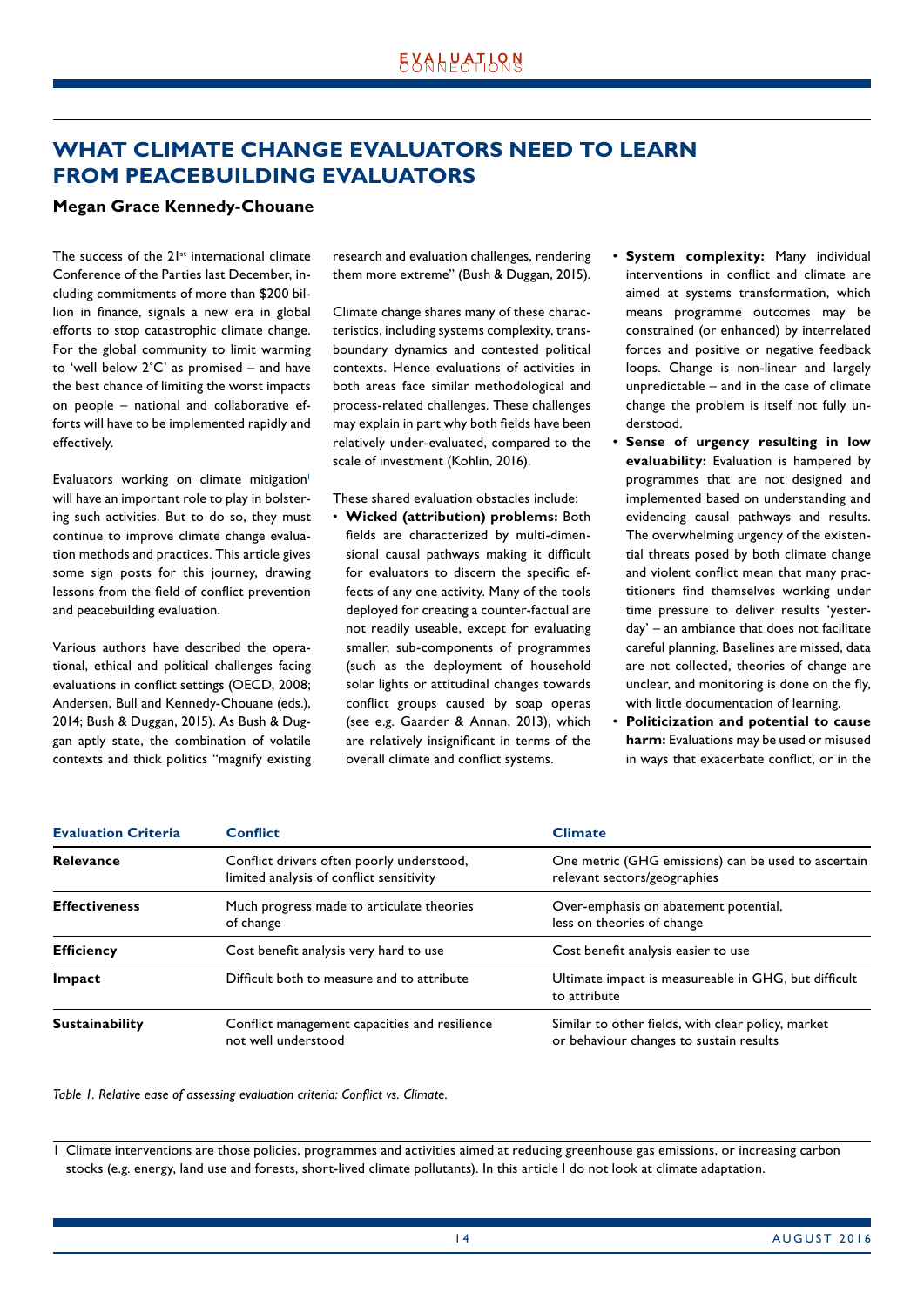case of climate change, by detractors to block political action. Well-documented instances, including the so-called 'climategate' or ExxonMobil's obfuscation of scientific data, attest to the highly politicized nature of climate action – and of evaluating activities aimed at undermining incumbent powers.

• **Timeline to impact problem:** Interventions in both areas aim at broad socioeconomic changes that will take generations to realise. Both fields provide ripe examples of "disconnects" between donor funding and reporting cycles and the timeframe of desired changes. The two spheres differ however, in that while the impacts of unsuccessful climate interventions will not be immediately visible for some time, failed conflict projects can have instant (negative) effects.

There are also differences between climate change and conflict with implications for evaluation. Perhaps most notably, climate faces a much steeper challenge to motivate action. As a result, a disproportionate amount of intellectual effort seems to go into making the case for climate action and understanding the problem, with less emphasis on effective programme delivery at scale. In peacebuilding there is much less need to convince people that violent conflict is bad and ought to be addressed. So while evaluators might encourage peacebuilding practitioners to focus more on defining outcomes (the 'what'), climate evaluators can add value by helping practitioners articulate intervention logics (the 'how').

Table 1 captures how these similarities and differences can affect evaluation methods, by criteria.

Advances in the peacebuilding field over the past ten years have shown that real progress can be made to improve evaluation (and use evaluation to improve results) through collaborative scholarship and experimentation.

Climate evaluation is today where peacebuilding was fifteen years ago: with increasing funding and attention, and a deepening understanding that evaluation methods and practice need to adjust to the unique (and not so unique) characteristics of climate mitigation interventions.

Many evaluators are working to improve climate evaluations.2 They may benefit from lessons learned in the peacebuilding field, including the importance of:

- Cultivating demand among practitioners and focusing on usability, with fit-forpurpose methods that provide actionable, timely insights for decision making.
- Integrating evaluation into programme design and management, starting with clear theories of change.
- Expanding the evaluation tool box, using theory-based approaches, such as process tracing, outcome mapping, and contribution analysis.
- Exploring the application of complexity theory and systems thinking to evaluation.

As an evaluation community, we must quickly rise to the challenge of doing more and better climate evaluations. Though they may sound like an unlikely source, peacebuilding evaluators can help by sharing their experiences. Let us each do our part to help decision-makers act effectively to stop global warming.

#### **References**

Andersen, O. W., Bull, B. and Kennedy-Chouane, M. (eds.) (2014). *Evaluation Methodologies for Aid in Conflict.* Routledge.

Bush, K. and Duggan, C. (2015). *Evaluation in the Extreme: Research, Impact and Politics in Violently Divided Societies.* Sage Publications.

Gaarder, M. and Annan, J. (2013). Impact evaluation of conflict prevention and peacebuilding interventions. *Policy Research working paper 6496;* Series no. IE 93. World Bank.

Jamieson, D. (2014). *Reason in a Dark Time: Why the Struggle Against Climate Change Failed.*

Kohlin *et al.* (2016). *In Search of Double Dividends from Climate Change Interventions Evidence from Forest Conversation and Household Energy Transitions.* EBA.

OECD. (2008). *Evaluating conflict prevention and peacebuilding: Towards DAC Guidance.* OECD: Paris.

2 The UK's International Climate Fund, and GEF Independent Evaluation Office are two notable examples.

n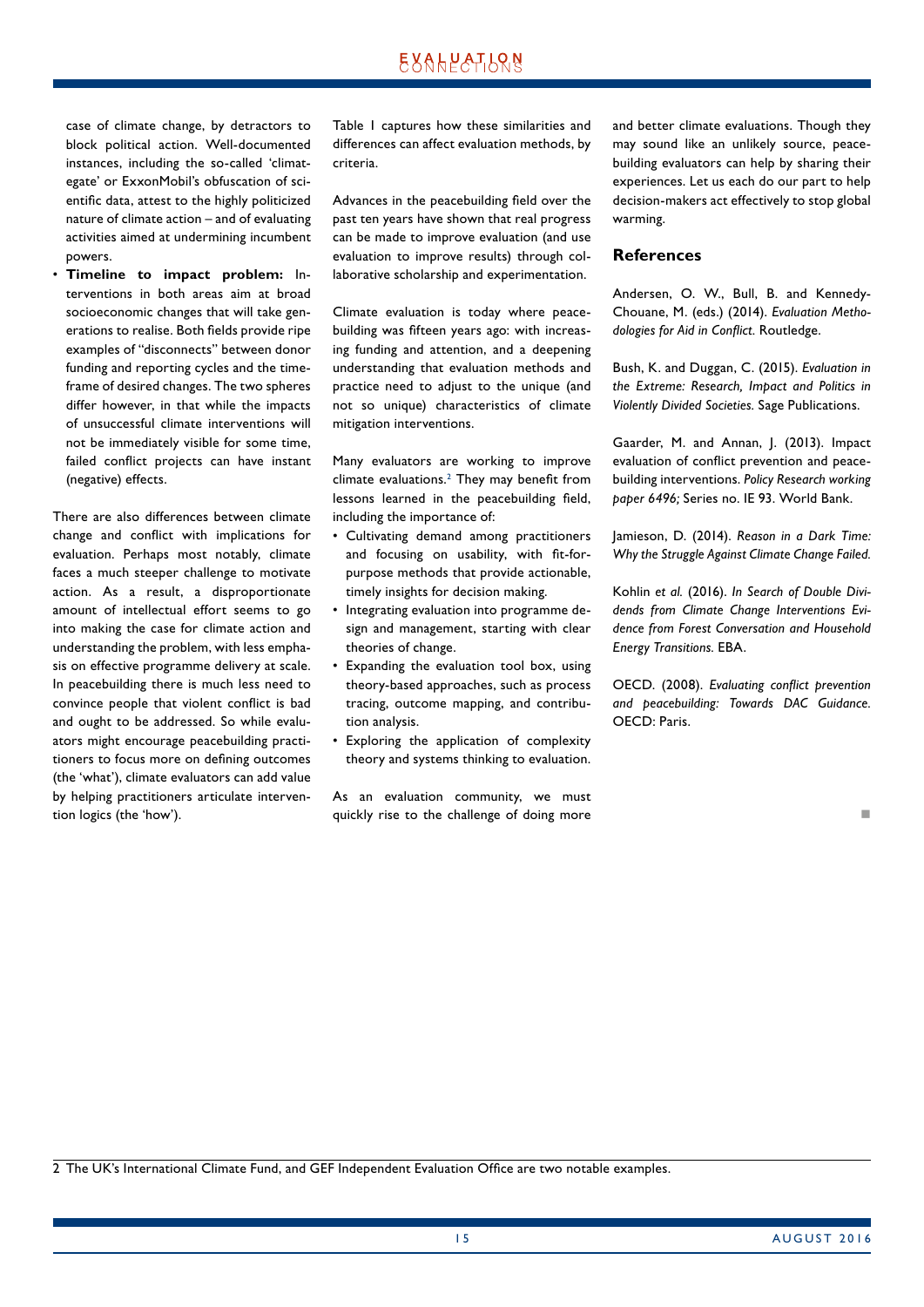## <span id="page-15-0"></span>**FOREIGN AID, THE EUROPEAN REFUGEE CRISIS AND THE ROLE OF EVALUATION – BEYOND MICRO LEVEL PERSPECTIVES**

#### **Jörg Faust and Helge Roxin**

Since summer 2015, the European Refugee Crisis has become one of the most prominent political topics on the continent, challenging not only individual European countries and governments but also the normative and political foundations of the European integration process. One relative broad consensus in the current debate within and between European countries is that the refugee crisis cannot be solved without improving the situation of those, who have desperately left their homes because of protracted violent conflict; no matter whether such improvement is within civil war torn countries or their neighbors.

Consequently, the role of humanitarian aid and development cooperation as a way to help those fleeing from civil war has become not only a highly relevant foreign policy issue but also a core and sensitive domestic political issue throughout Europe. Given the protracted Middle East crisis – it is likely to remain in the limelight for a very long time. Politicians as well as the broader public are increasingly linking the effectiveness of humanitarian aid and development cooperation with the domestic issue of uncontrolled migration.

Against this background, the assessment of foreign aid interventions in the context of protracted violent crises has become highly relevant to domestic audiences within Europe. But are humanitarian aid and long term development interventions capable of making a lasting contribution to controlled migration? This question poses challenges for evaluators and evaluation units as providers of sound, policy-relevant evidence.

Currently, these challenges are mostly addressed at the micro-level of evaluation where the difficult and highly volatile contexts are identified as challenging barriers for implementing sound evaluation designs and processes. For example, the "first, dono-harm principle" has gained traction given that the transparency created by evaluations can influence the dynamics of conflict. While such well- grounded micro-perspectives are highly relevant, evaluation should also move to the macro and meso level of the policy debate triggered by the European refugee crisis. In this regard, the macro-level relates to the grand debate around the role of defense, diplomacy and development aid in the context of violent conflict, while the mesolevel consists in analyzing the coordination and harmonization of different aid organizations and instruments in such contexts.

#### **The Macro Level: The role of evaluation in the grand debate**

As providers of evidence for sound policy making evaluators and evaluation units should raise their sights and reconsider their role in the current debate. Decision-makers – often driven by domestic pressures – tend to overestimate the role of humanitarian aid and structural development cooperation in reducing the number of refugees from crisisdriven societies. Development evaluation practitioners often consider themselves as technicians, who limit their role to the provision of concrete evidence geared to gradual improvements. This cautious stance is often inadequate. It should be complemented by a more proactive and enlightened involvement in policy debate and a deliberate focus on the coherence between diplomacy, defense and development.

Humanitarian and more lasting aid will not be capable of providing substantial structural effects as long as there is a protracted violent crisis. Thus, from an external perspective, the primary instruments to end violent conflict are in the fields of diplomacy and security policy (e.g. Weiss et al 2010). Moreover, in countries neighboring war torn societies, absorption capacities for refugees are limited given restricted financial resources and institutional capacities. Thus, even if the situation of refugees in neighboring countries might be temporarily improved by means of humanitarian aid, these are mainly focused on short term effects rather than long term

solutions. They may even conceal the risks of de-stabilization inevitably associated with large-scale and semi-permanent refugee settlements.

Therefore, to combat unrealistic notions regarding the potential of foreign aid in contexts of protracted crisis, evaluation should use its formalized links to decisionmakers and its knowledge dissemination activities to help manage public expectations and ensure that humanitarian and development aid interventions are assessed against realistic goals. Such a pro-active role offers the potential of increasing policy transparency for a broad public constituency. At the same time, it implies independence without which evaluation might fail to bring sobering but highly relevant messages about the role of foreign aid in the European refugee crisis into the broader policy debate.

#### **The Meso Level – Organizing actors and instruments**

Despite the limitations described above, there is an important role for humanitarian and development aid in ameliorating the effects of protracted crisis for refugees and neighboring countries (Mosel and Weingärtner, 2014). Much has been learned through evaluation about improving interventions at program and project level (e.g. Healy and Tiller, 2013; Mowjee *et al.*, 2015). Yet, it is also important to highlight the importance of coordinating and harmonizing instruments and organizations as critical for reaching policy coherence. If foreign aid in the context of refugee crisis is to make a substantial difference, humanitarian and more structural aid have to be coordinated in a highly contextsensitive way and huge challenges remain in coordinating and harmonizing the vast amount of bilateral, multilateral and civilsociety actors (e.g. Carpenter and Benett, 2016; Culbertson *et al.* 2016).

Unfortunately, Europe has witnessed a "rebilateralization" of its aid policies in recent years. Faced with a wave of nationalist popu-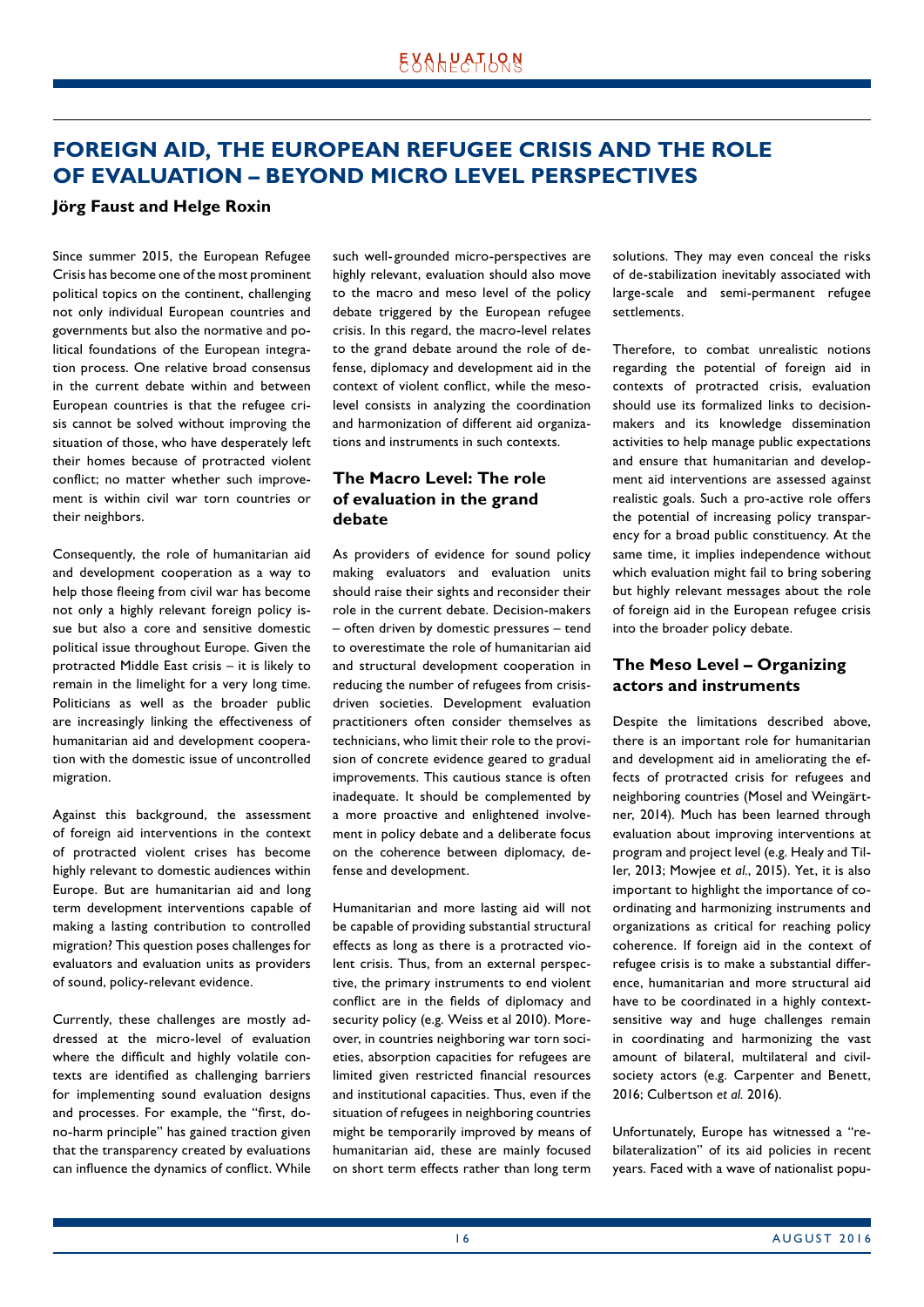lism that is highly critical of development cooperation, politicians have often reacted in a defensive way by attempting to highlight the distinctive contribution of bilateral aid and its visibility, thereby putting the value of coordination and harmonization on the backburner. In this context, evaluation has to resist this constriction by rejecting the use of narrow analytic lenses that do not take account of the crucial need for partnership across individual donor organizations and countries.

Evaluation not only has to rigorously analyze any given evaluation questions that address the contribution of individual interventions but also to put coordination and harmonization as key elements of effective aid provision on the evaluation agenda. While undoubtedly evaluation on its own cannot hope to fully overcome collective action challenges, it must address the reductionism of simplified "bilateral value for money" arguments by pointing to the potential efficiency and effectiveness losses, if international coordination and harmonization is not given the due relevance it deserves "on the ground". In this context, there is also need for reengaging in joint evaluations to enhance evaluation efficiency and to foster joint learning processes. Again, this requires to put evaluation issues on the agenda, which are not necessarily demanded by managers and decision-makers of individual organizations but are nevertheless of strategic relevance for the overall achievement of aid effectiveness.

#### **References**

Carpenter, S. and Bennett, C. (201). *Managing crises together: towards coherence and complementarity in recurrent and protracted crises.* Humanitarian Policy Group, Overseas Development Institute, London.

Culbertson, S. *et al.* (2016). *Rethinking Coordination of Services to Refugees in Urban Areas.* Report by the RAND Corporation, Santa Monica.

Healy, S. and Tiller, S. (2013). *A Review of the Humanitarian Response to the Syrian Refugee Crisis in Jordan, 2012–13.*

Mosel, I. and Levine, S. (2014). *Remaking the case for linking relief, rehabilitation and development How LRRD can become a practically useful concept for assistance in difficult places.* HPG Commissioned Report.

Mowjee, T., Hanley, T., Toft, E., Fleming, D. (2015). *Evaluation of the Strategy for Danish Humanitarian Action 2010–2015.* Danish Ministry of Foreign Affairs.

Weiss, S. et al (2010). *Diplomacy, Development and Defense: A Paradigm for Policy Coherence: A Comparative Analysis of International Strategies.* Bertelsmann Foundation.

#### n

# EES BOARD ELECTIONS FOR 2017

The elections are now open for a board member position. To learn more about elections please visit **www.europeanevaluation.org**

### **Submit your proposals by 6<sup>th</sup> September**

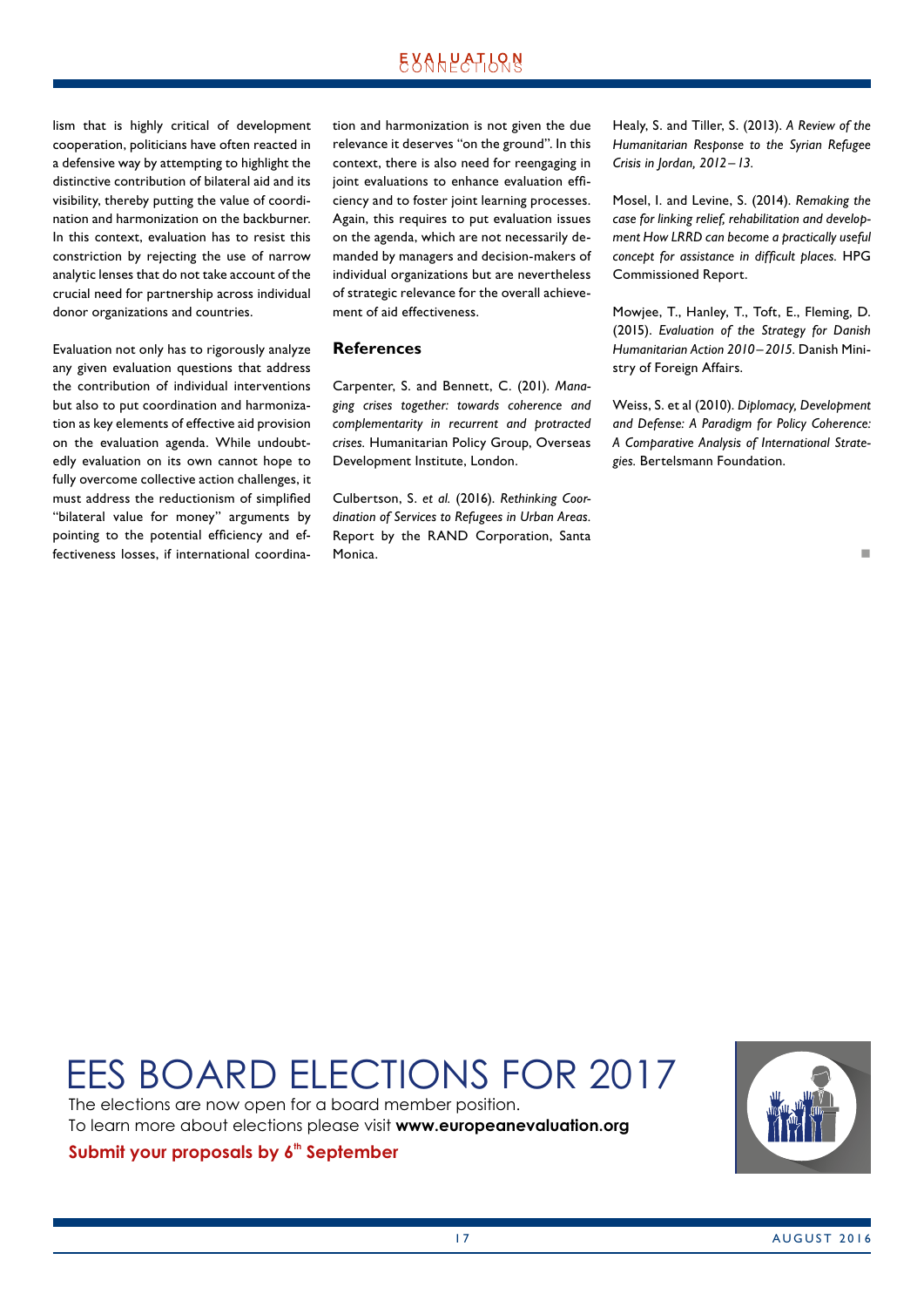## <span id="page-17-0"></span>**THE AUTHORS**

#### **Lilli Banholzer**

is Professor for Political science and Conflict research at the University of Mannheim. Her



research focuses on peace and conflict studies, political violence, civil war, armed groups, demobilization, disarmament and reintegration of former combatants, civil society and nonstate actors, inclusive economic growth and migration. Prior to teaching at the University of Mannheim, she was a post-doctoral researcher at the German Development Institute, a thinktank advising the German federal government on development cooperation matters. She has a strong background in quantitative, survey and multidisciplinary research methods and holds a PhD from the University of Konstanz, Germany.

## **Ariel BenYishay**

is Assistant Professor of Economics at The College of William & Mary and Chief Economist of

AidData. He specializes in empirical microeconomics, geospatial impact evaluations and randomized control trials. He heads AidData's Research and Evaluation Unit, and oversees the AidData Research Consortium, some 120 academics at 50 universities worldwide. His current research focuses on the impacts of foreign aid programs on agriculture and deforestation as well as human health and social capital. He leads several large-scale RCTs, including one in the Philippines and several in Malawi. The John D. and Catherine T. MacArthur Foundation, The William and Flora Hewlett Foundation, US-AID, MCC, KfW, The World Bank Independent Evaluation Group, and 3ie, have funded and are currently supporting his research portfolio. He previously served as a Lecturer at the School of Economics with the University of New South Wales and as Associate Director of Economic Analysis & Evaluation at the Millennium Challenge Corporation. Ariel's work has been published in leading journals, including the Journal of Human Resources, the Journal of Comparative Economics, and Economic Development and Cultural Change. Ariel holds a PhD in Economics from the University of Maryland.

#### **Diana Chigas**

joined CDA Collaborative Learning Projects in 2003. Her professional areas of expertise are



peacebuilding effectiveness, conflict analysis, systems thinking, peacebuilding evaluation, participatory program design and review, theories of change, and use of Reflecting on Peace Practice in evaluative processes. She also co-directs CDA's collaborative learning work. Prior to joining CDA, Diana worked with the Conflict Management Group (CMG). Diana worked as a facilitator, trainer and consultant in negotiation, dialogue and conflict resolution. Her work included development of strategies, training and advice on preventive diplomacy in the OSCE, and facilitation of dialogue in El Salvador, South Africa, Ecuador, Peru, Georgia/South Ossetia, and Cyprus. Diana is also Professor of the Practice of Negotiation and Conflict Resolution at the Fletcher School of Law and Diplomacy.

## **Megan G. Kennedy-Chouane**

is a development professional with expertise in evaluation and

social change, Megan Grace Kennedy-Chouane manages Climate Evidence, Measurement and Evaluation at the Children's Investment Fund Foundation. She provides evidence insights to shape investment design and funding decisions and manages a dozen third party evaluations of climate programmes in urbanisation, energy systems transformation, finance and landuse. Prior to coming to CIFF, she spent seven years at the OECD, supporting the DAC Network on Development Evaluation. At the OECD she carried out a major comparative analysis of development evaluation systems in 2010 and led the process of developing guidance on evaluating in situations of conflict and fragility for the OECD. She has worked on evaluation capacity development, formative evaluation, joint evaluation and engagement with emerging donors. She manages production of the OECD's Evaluation Insights series and works to disseminate evaluation findings to inform development policy debates. She holds a Master's degree in Public Administration and International Management, with a focus on public policy evaluation. She holds a post-graduate diploma in Children, Youth and Development Studies and a dual Bachelor's degree in Economics and in Peace & Global Studies from Earlham College (USA). Ms. Kennedy-Chouane is a U.S. national and currently resides in London.

## **Jörg Faust**

is director of the German Institute for Development Evaluation (DEval), in Bonn. Prior to his



position at Deval, he was head of department at the German Development Institute (DIE). He holds a doctoral degree in political science and is also extraordinary professor of political science at the University of Duisburg-Essen. He is a member of the Executive Committee of the European Association of Development Research and Training Institutes (EADI) and of the scientific advisory board for the Bertelsmann Transformation Index (BTI). Beyond evaluation and quantitative as well as qualitative research methods in social sciences, his areas of expertise comprise bilateral and multilateral development cooperation as well as political determinants of economic development and political transformation processes. He has extensive experience in implementing and managing complex research, consultancy and evaluation projects.

### **Nicole Goddard**

has been working at CDA Collaborative Learning Projects since 2007. Her professional



focus is the application of conflict sensitivity to technical specialities, integration of conflict sensitivity in organizational policies, procedures, planning and programing, and conflict sensitivity capacity development. She is a Do No Harm trainer and Trainer of Trainers, and has experience training CDA's Reflecting on Peace Practice program planning tools. Nicole most recently co-authored Do No Harm in Land Tenure and Property Rights: Designing and Implementing Conflict Sensitive Land Programs and co-designed the CDA course Practical Tools for Promoting Positive Change in Complex Contexts.

### **Riitta Oksanen**

EES President, is a senior advisor on development evaluation in the Ministry for Foreign Affairs of Fin-

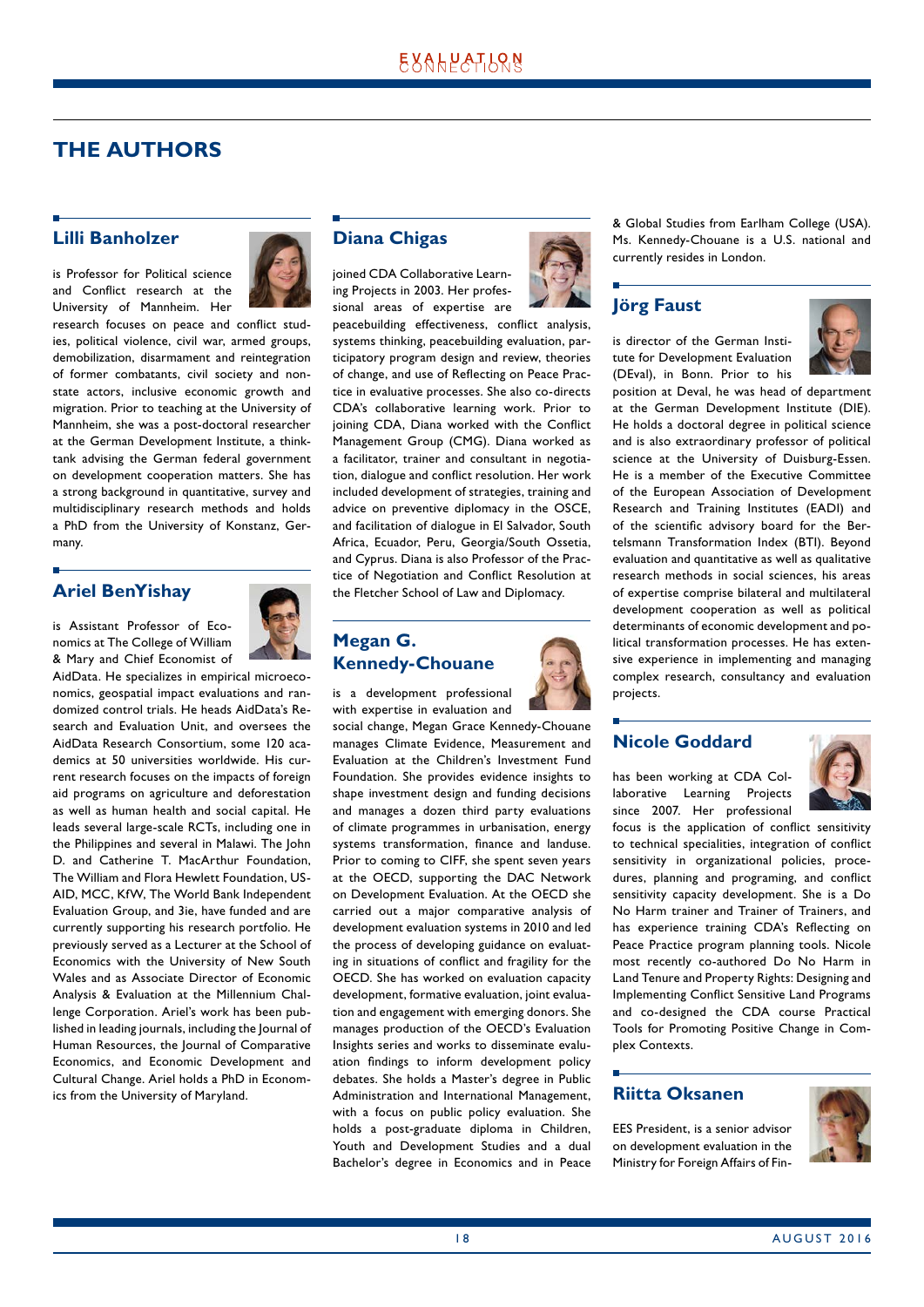land. She previously held the post of director for development policy in the Ministry and recently chaired the OECD/DAC Evaluation Network task team on evaluation capacity development. She has also acted as advisor on management and effectiveness of development cooperation; served in Finland's permanent EU delegation as counsellor responsible for EU development policy and cooperation, and chaired the Council's working group on development cooperation during the Finnish EU Presidency in 2006. Before joining the Ministry in 1999 she worked as a consultant specialising in development cooperation planning, management and evaluation. She is a University of Helsinki graduate specialized in marketing, business administration and economics with emphasis on the forestry sector.

#### **Thania Paffenholz**

is the Director of the Inclusive Peace and Transition Initiative at the Graduate Institute. With over



25 years of experience as both an academic and policy advisor, Dr. Paffenholz is internationally renowned for her work on and in support of peace and political transition processes worldwide, focusing on mediation and peacebuilding, process design, inclusion and participation, as well as the conditions under which these processes produce sustainable outcomes. In recognition of her work, Dr. Paffenholz received the prestigious Wihuri International Prize in 2015. Dr. Paffenholz has roots in Europe, Africa and Asia.

### **Brad Parks**

is the Executive Director of AidData (http://aiddata.org) and Research Faculty at the Col-



lege of William and Mary's Institute for the Theory and Practice of International Relations. He is responsible for managing the day-to-day operations of the AidData research lab, its portfolio of grants and contracts, and its team of 37 faculty and staff. His research is focused on the cross-national and sub-national distribution and impact of international development finance, and the design and implementation of policy and institutional reforms in low-income and middle-income countries. His work has been published in a variety of disciplinary and inter-disciplinary journals, including Science, World Development, the Journal of Development Studies. Dr. Parks is currently leading an evaluation of the World Bank's impact on biodiversity conservation outcomes, an evaluation of the economic and social impacts of foreign direct investment in Liberia, and a large-scale effort to collect experiential survey data from development policymakers and practitioners in 126 developing countries. Brad holds a Ph.D. in International Relations and an M.Sc. in Development Management from the London School of Economics and Political Science.

### **Robert Picciotto**

Robert ('Bob') Picciotto, AcSS, is Visiting Professor, King's College (London) where he teaches eval-

uation. He holds graduate degrees in public and international affairs (Princeton University, USA) and aeronautical engineering (ENSA, France). He serves on the boards of the UK Evaluation Society and the European Evaluation Society. At the World Bank he was Director General of the Independent Evaluation Group from 1992 to 2002 after holding a variety of operational and senior management positions including Vice President, Corporate Planning and Budgeting and Director, Projects in three of the World Bank's Regions. Since his retirement from the World Bank he has provided senior independent evaluation advice to many international organizations, philanthropic foundations and think tanks.

### **Helge Roxin**

has been working for the German Institute for Development Evaluation (Deval) since it was founded

in 2012. Before he worked as a lecturer at the University of Freiburg from 2001–2006 (dealing with development politics, African politics and introductions to social sciences) and the Arnold-Bergstraesser-Institute Freiburg from 2006–2012 as a senior researcher and evaluator. His main fields of research are crisis and conflict resolution, governance and democratization, gender and micro-finance. His evaluative focus lies on impact evaluations.

### **Rachel Trichler**

is a Senior Research Analyst and Geospatial Impact Evaluation Practice Manager at AidData. Ra-

chel oversees design protocols and analysis for



rigorous evaluations using geospatial program and outcome data as part of the Research and Evaluation Unit's work with bilateral and multilateral organizations and private foundations. Previously, Rachel supported monitoring and evaluation activities for the World Bank's Independent Evaluation Group, Social Impact, and the Millennium Challenge Corporation. Rachel holds a MS in Public Policy from Georgetown University.

#### **Ole Winckler Andersen**



is Deputy Permanent Representative at the Danish Delegation

to the OECD. He holds a M.Sc. in Economics and a Ph.D. in Public Administration and has worked for the Danish Ministry of Foreign Affairs for the last 20 years, including as Head of Evaluation Department (2007–13). Before that he was assistant and associate professor at Roskilde University in Denmark. He has managed a number of evaluations and has served as team leader for missions to Asian, African and Latin American countries. He has also been member of several management committees for international development evaluations. He has published on evaluation in various international journals and recently co-edited Evaluation Methodologies for Aid in Conflict (Routledge 2014).

### **Christoph Zürcher**

is Professor at the Graduate School of Public and Interna-



tional Affairs at the University of Ottawa. His research interests include conflict research, state-building and international development. He has been a consultant for,

among others, the German Federal Ministry for Economic Cooperation and Development, the German Federal Ministry of Defense, the Swiss Federal Department of Foreign Affaires, the GIZ and the World Bank. His recent practical work was mainly on evaluating the impact of development aid on violence in Afghanistan.